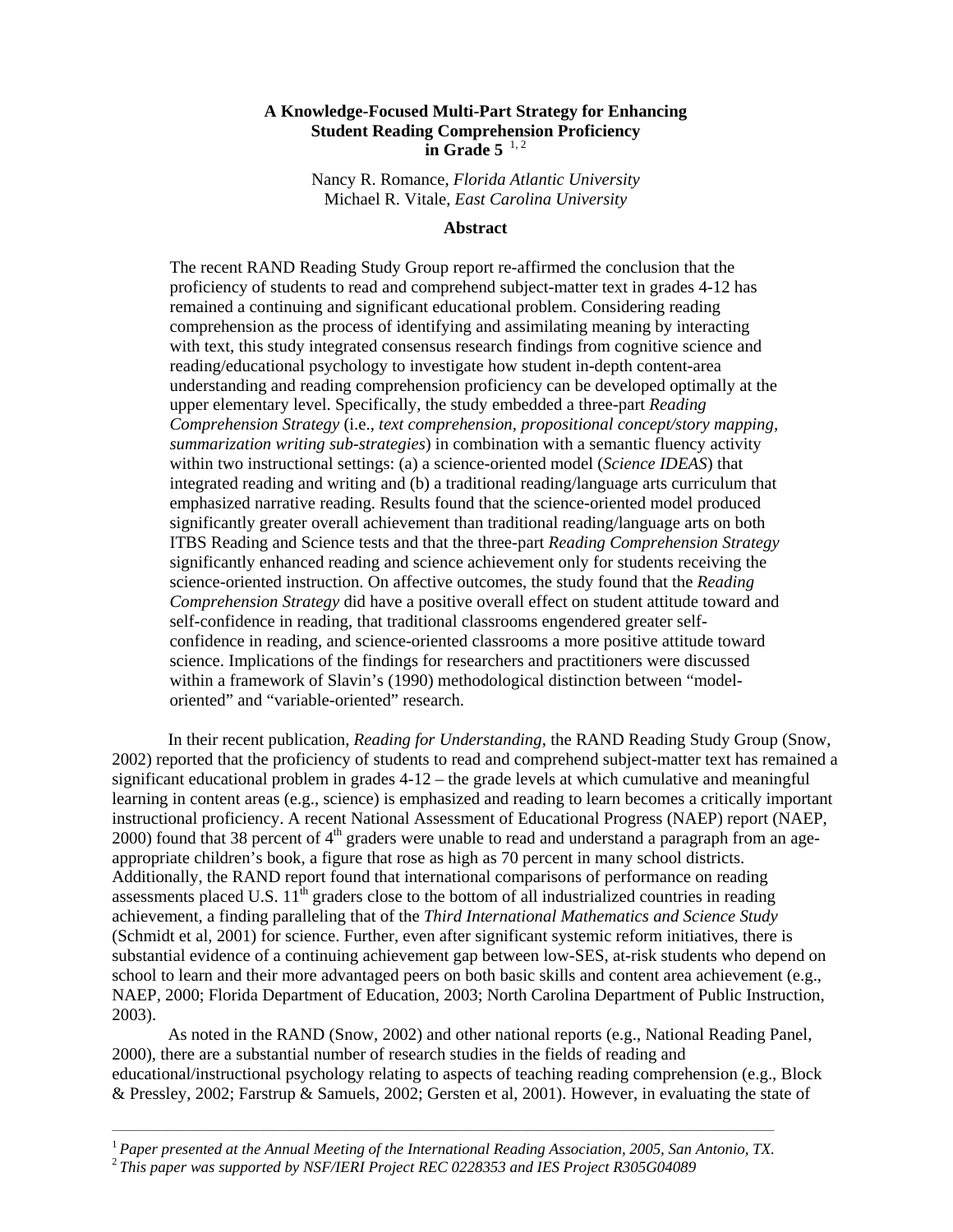such research, the RAND report concluded that the resulting knowledge base is not sufficient to systemically reform reading comprehension instruction, a finding that clearly is suggestive of limitations in the scope of present research. With this in mind, this study was based on an interdisciplinary cognitivescience view of meaningful learning and understanding (e.g., Bransford et al, 2000) that serves to broaden the research perspectives relevant to the simultaneous development of student proficiency in reading comprehension and in-depth meaningful understanding of science.

The present study combined two research-based perspectives. The first research perspective has to do with conclusions regarding the effective teaching of reading comprehension offered by Snow (2002) in the RAND report. This view considers reading comprehension to encompass two complementary domains. One domain is the facilitation of student meaningful understanding (i.e., comprehension) of subject-matter content through use of comprehension strategies that enhance reading to learn. The other domain is the development of the capacity of students to access and use their prior knowledge as a framework for acquiring new knowledge independently through reading (i.e., self-reliant reading). Within this context, the RAND report and other sources (e.g., National Reading Panel, 2000; Trabasso & Bouchard, 2002; Gersten et al, 2001) note that very little research on reading comprehension at the upper elementary levels has been conducted in the authentic instructional settings in which students are engaged in in-depth meaningful learning in content areas (e.g., science). Rather, such research typically has been conducted within non-content-oriented settings emphasizing the reading of narrative text (i.e., traditional reading/language arts instruction) or using artificial experimental learning tasks.

The second research perspective has to do with the use of a knowledge-based model (see Bransford et al, 2000) to teach in-depth science through an instructional framework that integrates reading comprehension and writing within meaningful science learning in grades 3-5. A multi-year summary of this research (Romance & Vitale, 2001) found that integrating reading and writing within daily 2-hour blocks of science instruction that replaced traditional reading/ language arts instruction consistently resulted in greater achievement in both science and reading comprehension as measured by nationally-normed standardized tests. Moreover, these findings have been replicated with a variety of students, including at-risk, low SES students that depend on school to learn.

Combining these two research perspectives in the present study involved the following considerations. First, the knowledge-based instructional model applied by Romance and Vitale (2001) has successfully used science as an instructional environment for enhancing achievement in both science and reading comprehension. However, the model used by Romance and Vitale has not taken advantage of indepth science learning as a context for incorporating the knowledge-focused reading comprehension strategies that research suggests could further amplify student achievement in content-area learning and other reading comprehension settings. Second, research investigating the use of reading comprehension strategies as reported by Snow (2002) and others at the upper elementary grades typically used traditional reading/language arts instruction as research settings. In reporting that such research has failed to demonstrate the transferability of reading comprehension skills to facilitate meaningful content area learning, Snow (2002) implicitly has raised the question of whether research investigating reading comprehension strategies in non-content-oriented settings has sufficient ecological validity to demonstrate such transfer effects.

The purpose of the present study was to integrate consensus research findings in reading comprehension (e.g., reading comprehension strategies) with those from cognitive-science which emphasize the role of knowledge in comprehension and in the development of in-depth understanding of science. The following section overviews the theoretical frameworks and relevant research findings underlying the interventions used in the study.

#### *Cognitive Science Foundations for Meaningful Learning: Knowledge-Based Instructional Models*

In outlining educational implications of their research, Romance and Vitale (2001) and Vitale and Romance (2000) noted that the distinguishing characteristic of knowledge-based instructional models is that all aspects of instruction (e.g., teaching strategies, student activities, assessment) are always related explicitly to an overall design framework representing the logical structure of the concepts (and applications) in the subject-matter discipline to be taught. In considering this characteristic as a design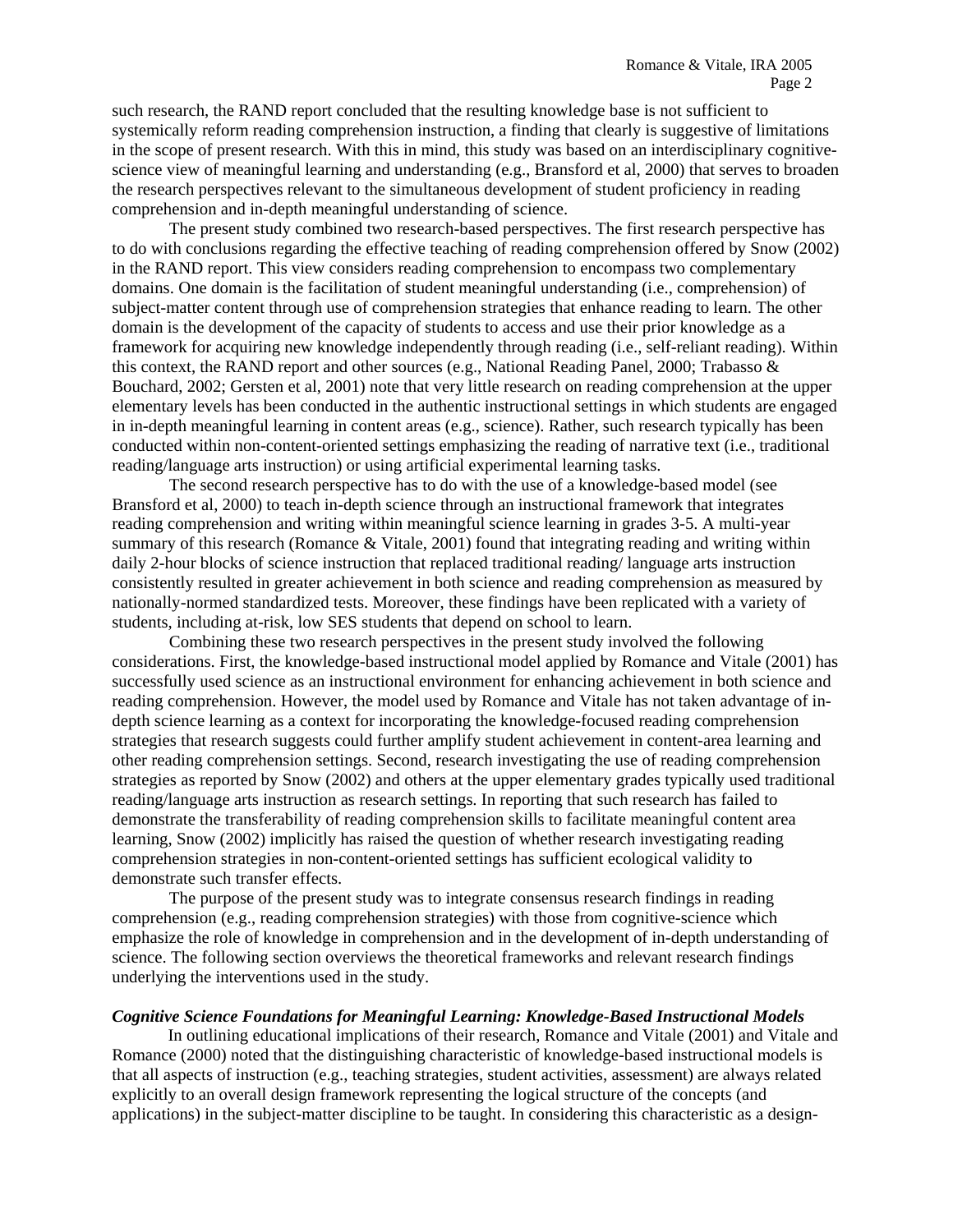constraint for learning, knowledge-based instruction is best illustrated by the original architecture of computer-based intelligent tutoring systems (ITS) developed in the early 1980's (e.g., Kearsley, 1987; Luger & Stubblefield, 1998). In these systems, an explicit representation of the knowledge to be learned provides an organizational framework for all elements of instruction, including the determination of learning sequences, the selection of teaching methods, the specific activities required of learners, and the evaluative assessment of student learning success. In considering the implications of knowledge-based instruction for education, it is important that one of the strongest areas of cognitive science methodology focuses on explicitly representing and accessing knowledge (e.g., Luger & Stubblefield, 1998; Kolodner, 1993, 1997; Sowa, 2000). Therefore, the general methodological perspectives that guide knowledgebased educational applications and research should be considered as well established.

### *Knowledge-Based Perspectives on Meaningful Comprehension: Considering Reading Comprehension as a Special Case*

Although the role of knowledge in meaningful learning (i.e., comprehension) has received some previous notice in education (e.g., Carnine, 1991; Glaser, 1984; Hirsch, 2001; Kintsch, 1998), such attention was minimal until the recent National Research Council (NRC) publication, *How People Learn*  (Bransford et al, 2000). In this book, Bransford et al offered a sound conceptual overview of the role of knowledge in meaningful learning. In equating comprehension with meaningful learning, Bransford et al emphasized consensus research comparing experts and novices in two areas of investigation. The first summarized research showing that experts display greater in-depth conceptual frameworks for organizing their knowledge that, in turn, facilitates their subsequent access and application of knowledge to better understand (i.e., to comprehend) the dynamics of the settings with which they interact. In contrast, novices commonly attend to irrelevant surface features using weak organization schemes that do not enhance their comprehension of the dynamics they face. The second area emphasized the important role of such conceptual frameworks in the form of prior knowledge in facilitating new meaningful learning (i.e., comprehension in learning tasks).

An important implication from the Bransford et al (2000) book supported by a wide variety of sources (e.g., Carnine, 1991; Glaser, 1984, Kintsch, 1998; Vitale & Romance, 2000) is that curriculum mastery is best considered a form of expertise and that student conceptual mastery of academic content should prepare them to function as experts in that discipline. In this regard, emphasizing an in-depth understanding of core concepts and concept relationships is a critical element of general comprehension and, by inference, of reading comprehension. Figure 1 illustrates a knowledge-based perspective of reading comprehension that is consistent with the broad idea of meaningful comprehension presented by Bransford et al (2000). Figure 1 suggests that the nature of comprehension in general learning and in reading comprehension settings are equivalent, with the exception that the specific learning experiences associated with reading comprehension are highly text-dependent.

With this equivalence in mind, Figure 1 outlines three scenarios for reading comprehension. In *Scenario One*, what the student learns is an elaboration of prior knowledge, so the new knowledge is assimilated. In *Scenario One*, which represents reading expertise based on domain-specific knowledge, no comprehension strategies are required. Comprehension as the assimilation of knowledge does imply a core conceptual framework (see Figure 1). In *Scenario Two*, the existing framework of the reader's prior knowledge is not adequate to assimilate new knowledge, so the reader must identify the new content to be understood, meaningfully organize it in a form that encompasses prior knowledge, and, then, meaningfully integrate prior and new knowledge (an accommodation process). Thus, *Scenario Two* does require metacognitive strategies that, in the present study, are addressed as a coordinated three-part knowledge-focused, *Reading Comprehension Strategy* (i.e., a *text comprehension sub-strategy*, a *propositional concept mapping sub-strategy*, a *summarization writing sub-strategy*). Finally, in *Scenario Three*, the reader determines that the content of the text source material is not sufficient for meaningful understanding. Thus, in *Scenario Three*, the reader must apply heuristic strategies to obtain the additional knowledge needed, and then proceed according to *Scenario Two*. In *Scenario Three*, having prior experience in addressing such informational deficiencies (and having access to supplementary sources) is a logical requirement. Considered together, *Scenario Three* is transformed into *Scenario Two* by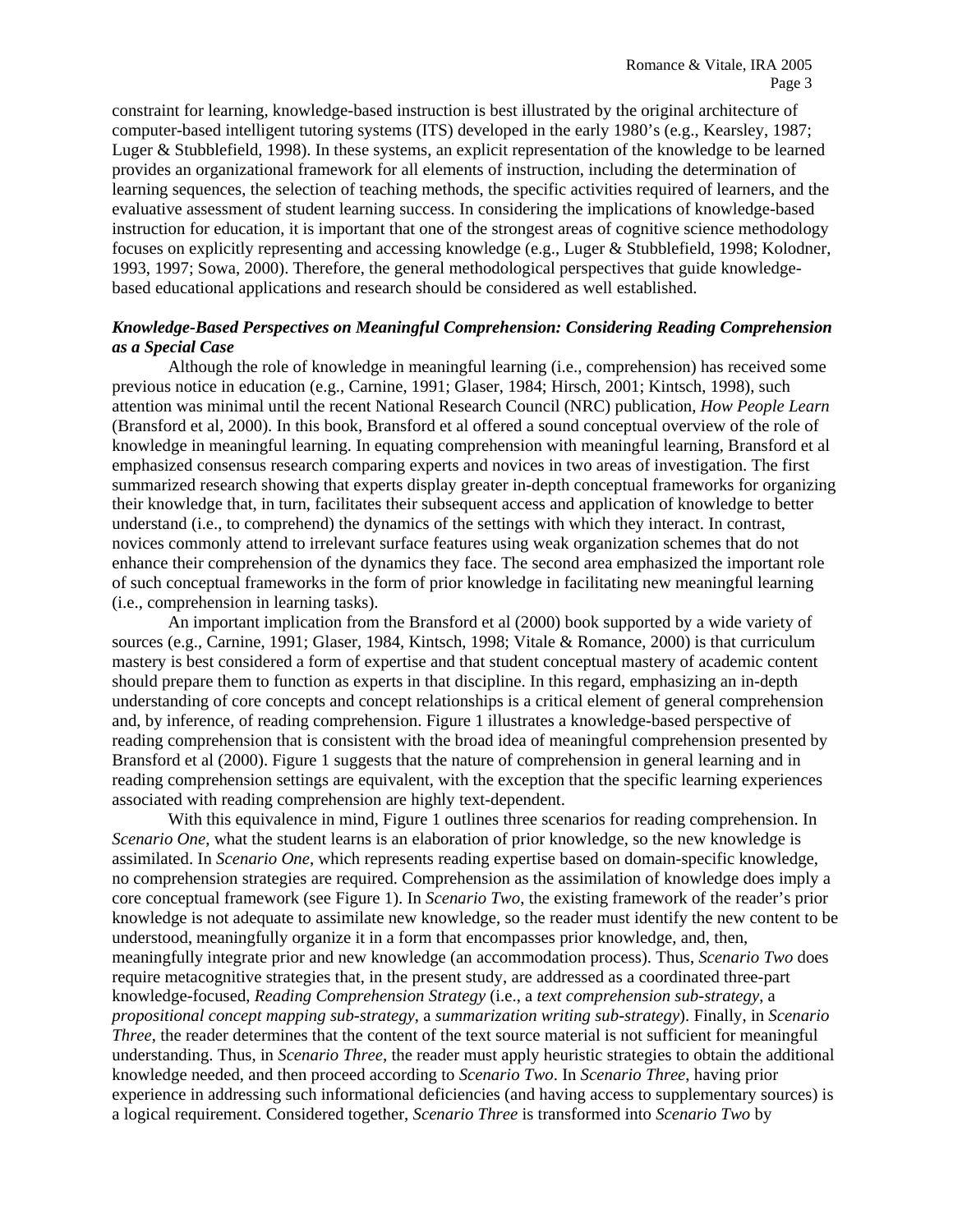obtaining additional information; and *Scenario Two* is transformed into *Scenario One* through the application of reading comprehension strategies that create a new organizational framework for assimilating the new knowledge to be understood with the old.



Figure 1.

A knowledge-based perspective considering reading comprehension as subset of meaningful understanding. Scenarios 1, 2, and 3 identify different contexts for reading comprehension

*Copyright @2003 by Michael Vitale and Nancy Romance*

As a group, these three scenarios reflect a form of reading comprehension proficiency that is characteristic of expert readers. As Figure 1 suggests, training students on reading comprehension strategies in a fashion that does not embed them in content-reading applications that require meaningful learning raises the issue of ecological validity and their subsequent transferability to authentic contentarea reading comprehension settings (see Niedelman, 1992). In this regard, summaries of research (e.g., Snow, 2002; Trabasso & Bouchard, 2002) have reported that demonstrations of the transfer of reading comprehension strategies from the specific instructional conditions in which they are learned to other applied settings have met with very limited success.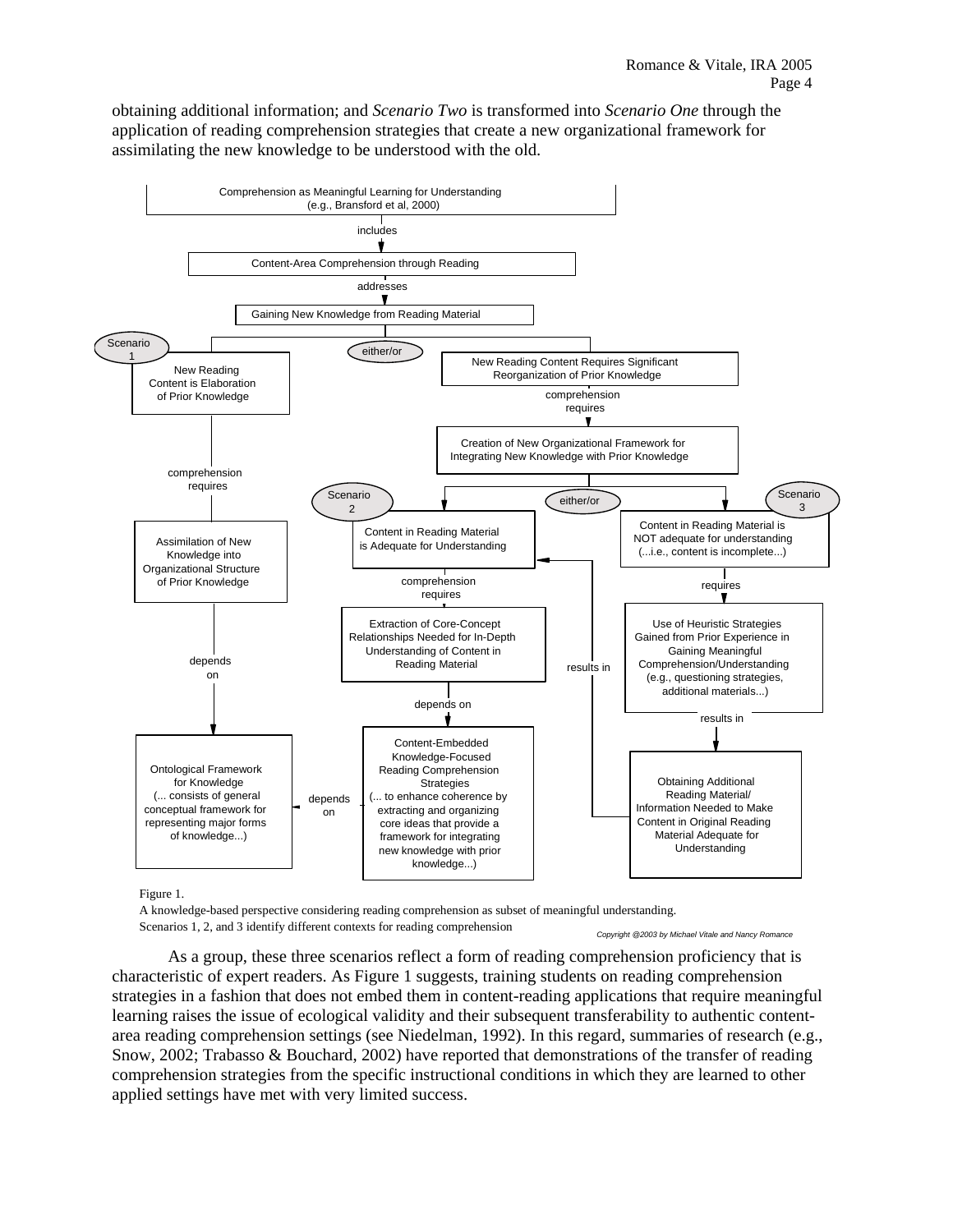### *Dynamics of Developing Skill-Based Proficiency: A Knowledge-Based Perspective*

Related to the preceding is general work in cognitive science by Anderson and others (e.g. Anderson, 1992, 1993, 1996; Anderson & Fincham, 1994). This work distinguishes the "strong" problem solving processes of experts that are highly knowledge-based and automatic from the "weak" strategies novices with minimal knowledge exhibit that may range from heuristics to trial-and-error search. Within the context of reading comprehension in the present study, the prior (content) knowledge that students bring to reading tasks can be considered to result in strong knowledge-based problem solving; while reading comprehension strategies can be considered to serve as weak problem-solving strategies (i.e., as heuristic tools) that, when well-developed, can eventually become automatic. Both these processes, presumably, operate in a complementary fashion at a level of automaticity for expert readers in both general comprehension and reading comprehension learning tasks. As Anderson and others have shown, reading comprehension strategies as cognitive skills require extensive amounts of varied practice to reach the degree of automaticity that is characteristic of expert performance in any discipline.

In related work, both Niedelman (1992) and Anderson et al (e.g., Anderson, 1996) have offered interpretations of research issues relating to transfer of learning that are consistent with a knowledgebased approach to learning and understanding and are directly applicable to reading comprehension. In fact such work on transfer of learning is of major importance in understanding the potentially differential effects of having students learn to apply reading comprehension strategies when they are embedded within (i.e., operate on) a cumulative content-domain (science) as opposed to when the strategies are learned in non-content domains that are different from content-oriented contexts in which they are to be used.

These research perspectives in conjunction with Figure 1 also logically suggest that variability in reading comprehension proficiency can be considered to reflect one or more of the following three dynamics operating in a complementary fashion: (a) the development of domain-specific prior knowledge, (b) the development of reading comprehension strategies (as heuristic tools), and/or (c) the development of heuristic strategies for obtaining additional sources information. These dynamics operate automatically for expert readers (i.e., self-reliant readers) in different contexts. Importantly, each of these three key dynamics is amenable to instruction.

# *Science IDEAS as a Knowledge-Based Instructional Model for Meaningful Science Learning and Reading Comprehension*

*Science IDEAS* is a research-based, cognitive-science-oriented instructional intervention that was initially validated within a grade 3-5 upper elementary setting (Romance & Vitale, 1992). *Science IDEAS* is an integrated instructional model (i.e., combining science, reading, and writing) implemented through a daily 2-hour time block which replaces regular reading/language arts instruction. Multi-day science lessons in *Science IDEAS* engage students in a variety of instructional activities (e.g., hands-on science experiments, reading text/trade/internet science materials, writing about science, journaling, propositional concept mapping as a knowledge representation tool), all of which focus on enhancing science conceptual understanding. As an instructional intervention implemented within a broad inquiry-oriented framework (e.g., all aspects of teaching and learning emphasize learning more about what has been learned from text and non-text modalities), teachers use the core science concepts and relationships (which students master to develop in-depth science understanding) as curricular guidelines for identifying, organizing, and sequencing all instructional activities. From a curriculum integration standpoint, as students engage in science-based reading activities, teachers guide and support reading comprehension in an authentic fashion.

As a simplified illustration of how *Science IDEAS* functions as a strong knowledge-based instructional model, Figure 2 shows how a propositional concept map (see Romance & Vitale, 2001) representing the concept of evaporation serves as a knowledge-based framework for organizing and sequencing complementary instructional activities. Within the knowledge-based curricular framework representing evaporation, teachers identify additional reading, hands-on projects, and/or writing activities to expand student in-depth science knowledge.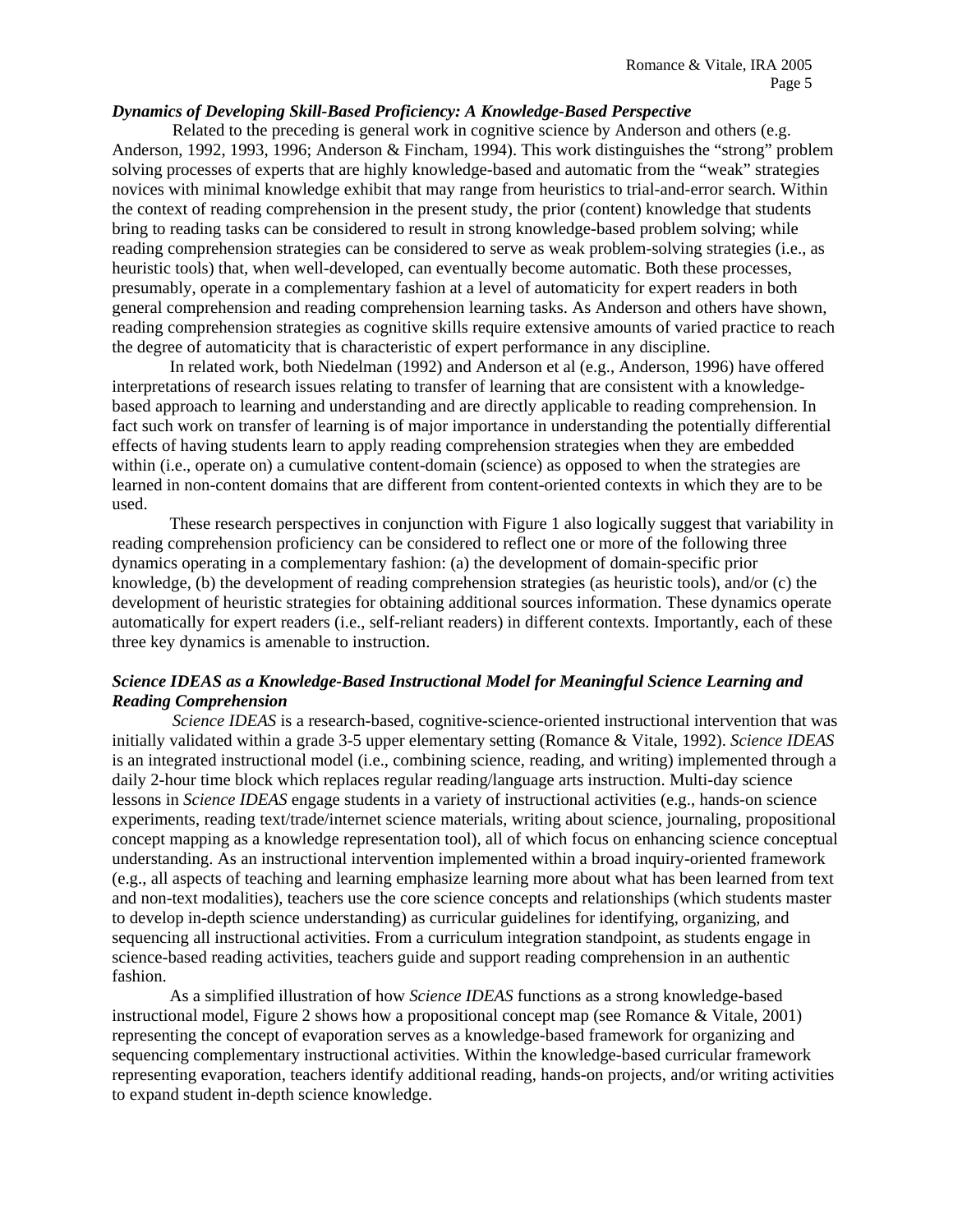

Figure 2. Simplified illustration of a propositional curriculum concept map used as a guide by grade 4 *Science IDEAS* teachers to plan a sequence of knowledge-based instructional activities

# *Research Results of the Effect of Science IDEAS as a Knowledge-Based Model for In-Depth Comprehension*

The foundational elements of the *Science IDEAS* intervention are well established. These elements consider curricular mastery as equivalent to knowledge-based expertise and the development of prior knowledge as the most critical determinant of success in meaningful learning across all varieties of instructional tasks, including reading comprehension. The empirical results of the initial research investigation implemented in grade 4 classrooms reported by Romance and Vitale (1992) were very positive (e.g., the study was recognized with national awards from the *National Association for Research in Science Teaching*). In comparison to demographically similar controls, *Science IDEAS* instruction not only resulted in significantly higher levels of student achievement on nationally-normed tests in science



Year 2 students = grade 4; average/above average<br>Year 3 students = grades 4,5; at-risk ades 4.5: average ane/at-risk

Figure 3. Summary of adjusted mean difference scores in grade-equivalent years showing higher reading achievement of IDEAS vs. comparison classrooms on ITBS-Reading (years 1, 2, 3) and SAT-Reading (year 4).

(adj. mean difference in MAT science = .95 GE); but also on reading comprehension (adj. mean difference in ITBS reading comprehension = .32 GE). In addition, *Science IDEAS* students displayed significantly more positive attitudes toward science learning, more positive self-confidence in learning science, and more positive attitudes toward reading.

 Using the initial findings as a foundation, the *Science IDEAS* intervention subsequently was extended to a greater number of classrooms across grades 3-5 which included ethnically diverse student populations and a range of academic levels from above average to severely at-risk. As summarized in Figure 3 (see Romance & Vitale, 2001), the expansion of the *Science IDEAS* intervention during that time period to over 50 teachers and over 1200 students revealed a similar and consistent pattern of findings in terms of the magnitude of positive effects in both science learning *and* reading comprehension (along with similar affective outcomes). In addition, the year 4 study addressed an important equity issue by showing that the differences in rate of achievement growth and affective outcomes in favor of the *Science IDEAS* participants were related only to program participation and not to student demographic characteristics (e.g., at-risk, gender, race).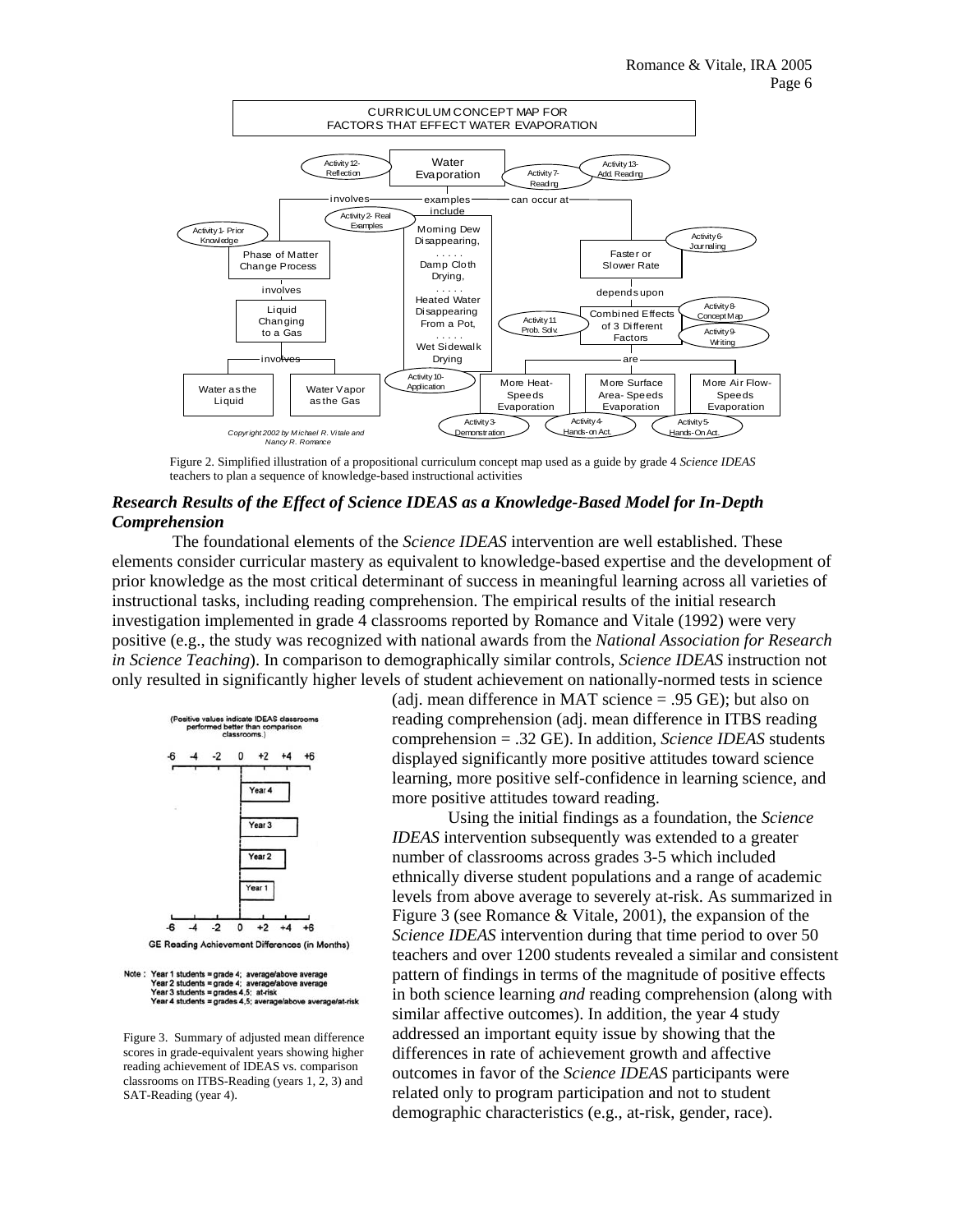However, the finding most important to the present study is not that *Science IDEAS* students displayed consistently higher achievement in science. Rather, it is that a knowledge-based, conceptually-oriented intervention that did not explicitly emphasize reading instruction obtained better results in reading comprehension than an alternative (basal) reading curriculum specifically used to teach reading comprehension.

# *Science IDEAS and Reading Comprehension: Interpreting the Knowledge-Based Transfer of Reading Comprehension Proficiency*

The important research finding (Romance & Vitale, 2001) that *Science IDEAS* had a consistently positive effect on student reading comprehension requires further interpretation. First, because the specific (mostly non-science) content of the reading materials used in the nationally-normed reading comprehension tests (ITBS, SAT) was different than the specific science content students learned about and read about in their classrooms, the positive effects of *Science IDEAS* on reading comprehension clearly represented a general transfer of learning outcome in reading comprehension (see Niedelman, 1992). Second, *Science IDEAS* teachers did not explicitly instruct students on reading comprehension strategies that research has recognized as important in content area reading comprehension (e.g., Trabasso & Bouchard, 2002, Gersten et al, 2001).

One possible interpretation of the consistent transfer effects from *Science IDEAS* to reading comprehension is knowledge-based in perspective and follows points made by Bransford et al (2000) that emphasize the importance of the development of prior knowledge in meaningful learning and the work of Kolodner and her colleagues (e.g., Kolodner, 1993, 1997) on case-based knowledge representation and reasoning. More directly relevant, however, are the factors relating to the development of expertise summarized by Bransford et al and Anderson (1996) and the general ontological functions of knowledge representation offered by Sowa (2000).

From a knowledge-based perspective, this working view is that the progressive experiences in gaining cumulative in-depth science understanding within *Science IDEAS* resulted in the developmental refinement of a general framework (see Vitale & Medland, 2002) of fundamental core concepts and concept relationships within which additional knowledge could first be assimilated and then used as an organizational framework that results in a form of expertise-based new learning. As noted earlier, within a knowledge-based framework, Sowa's (2000) analysis of the ontological functions of knowledge representation and the complementary work of both Anderson (1996) and Sidman (1994, 2002) emphasize the importance of extensive and varied practice in the development of concepts and concept relationships. One possible working hypothesis is that students in *Science IDEAS* refine (at some level of automaticity) their basic conceptual proficiency in a fashion that facilitates their representation, assimilation, and access of information as a form of expertise. Such expertise facilitates students acquiring, organizing, and thinking about new information that is embedded in reading comprehension tests, even if their domain-specific prior knowledge is minimal. From this general constructivist perspective (Mintzes et al, 1998), it is reasonable that students with such conceptual experience and expertise would be far better prepared to assimilate new information through reading and then be able to access and think about such information in answering questions about it.

# *Research in Reading and Educational Psychology Focusing on Reading Comprehension that Complements the Cognitive Science Literature*

There is also a substantial body of literature in the area of reading comprehension that supports the present study. In a comprehensive summary of text comprehension strategy instruction, Trabasso and Bouchard (2002) examined 205 empirically-based studies of 12 distinct cognitive strategies for improving reading comprehension (e.g., comprehension monitoring, graphic organizers, prior knowledge, question generation, story structure, summarization, vocabulary instruction) that were conducted from 1980 through the present. In their conclusions, they emphasized the importance of episodic content knowledge as a basis for reader-constructed deeper understanding, the related use of graphically-oriented story mapping (see also Williams, 2002) as a basis for guiding student explication of narrative understanding, and the related role of student summarization involving identification and organization of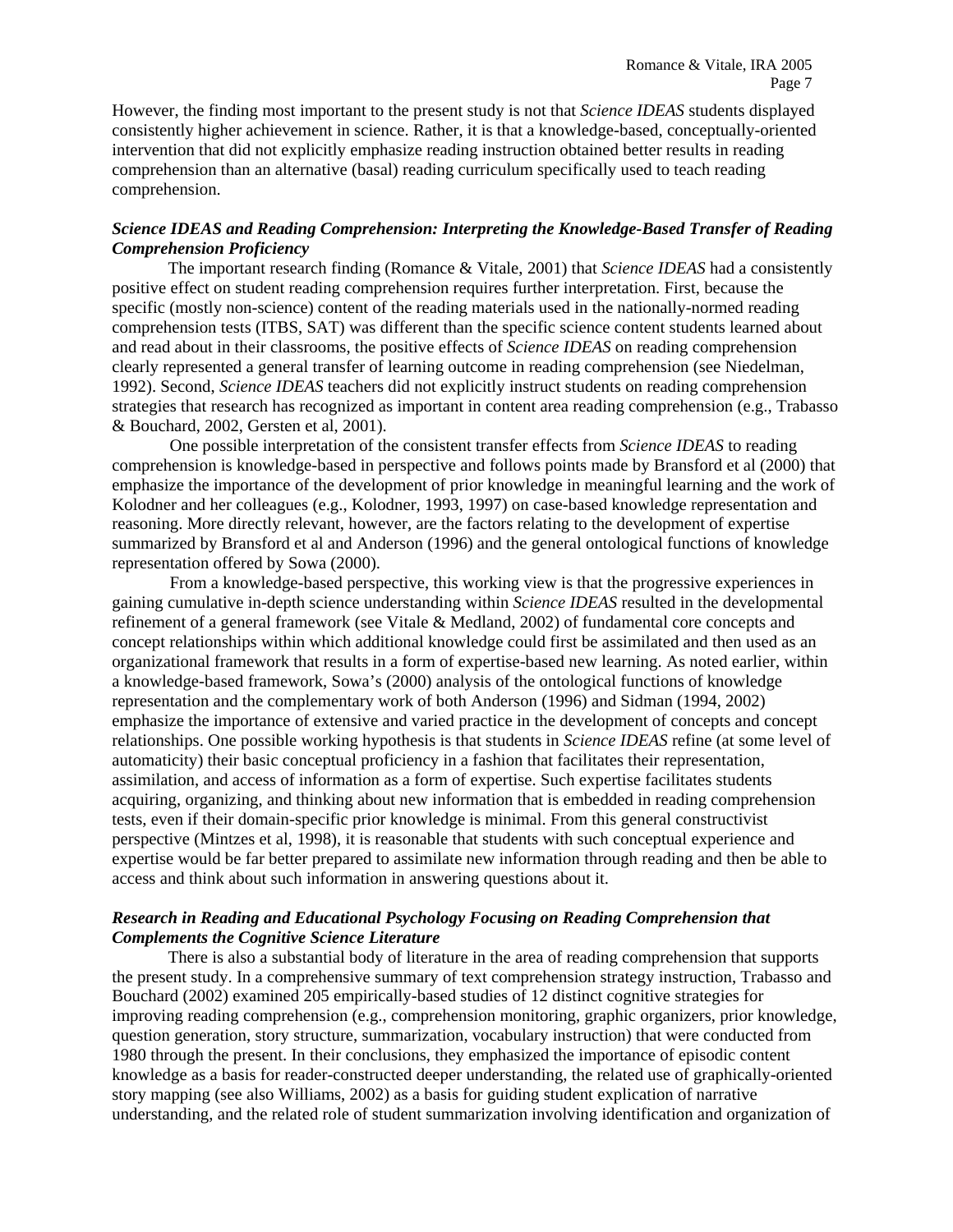core concepts and themes in material that is read.

 Among the most important finding reported by Trabasso and Bouchard (2002) was that the use of multiple strategy instruction taught through dialogue-rich teacher modeling/guidance was a powerful approach for improving student reading proficiency. In identifying directions for future research, they emphasized the importance of conducting *Reading Comprehension Strategy* research in content area instruction and in focusing on the issue of enhancing the transferability of reading comprehension strategies. In a complementary review, Gersten et al (2001) reported similar conclusions (see also Farstrup & Samuels, 2002).

 In another review focusing on children's searching and using informational text, Dreher (2002) stressed the importance of substantially expanding the instructional experiences of upper elementary students with informational (content-oriented) text. Similar concerns relating to the need to emphasize informational text at the elementary levels have been presented by Ogle and Blachowicz (2002). In a review of research designed to improve the comprehension of expository text, Pearson and Fielding (1995) found that organizational enhancements such as summarizing text structure (e.g., hierarchical elaboration summaries, visual organizers) were powerful in facilitating overall comprehension and learning. Finally, within a context of discourse analysis, Weaver and Kintsch (1995) noted the importance of the structure of domain specific prior knowledge in affecting how text is understood and remembered in general, and how the interactive nature of domain specific knowledge impacts the effectiveness of reading comprehension strategies in particular (see also Perkins & Grotzer, 1997)

Although referenced in the reviews cited above, the extensive multidisciplinary work by Guthrie and his colleagues (e.g., Guthrie, Anderson et al, 1997; Guthrie, Cox et al, 1998; Guthrie & Ozgundor, 2002) is important to recognize. This work has shown repeatedly that engaging upper elementary students with content-oriented reading materials (e.g., science, social studies) has a significant effect on both reading proficiency and student motivation to engage in reading. In this regard, Armbruster and Osborn (2001) summarized research findings demonstrating positive student achievement in reading comprehension resulting from integrating science content with reading/language arts. Finally, other sources (Beane, 1995; Ellis, 2001; Hirsch, 1996; Schug & Cross, 1998; Yore, 2000) discussed issues and findings that support interventions in which core curriculum content is used as a framework for embedding reading comprehension.

### *Research Questions*

Within the preceding context, the study investigated the instructional effectiveness of incorporating a research-based, knowledge-focused, three-part *Reading Comprehension Strategy* (a *textcomprehension sub-strategy*, a *propositional concept mapping sub-strategy*, a *summarization writing substrategy*) in conjunction with a semantic fluency component within two alternative but parallel instructional environments: (a) a content-oriented science environment (Science IDAS) in which 2-hour daily lessons integrate in-depth science, reading comprehension and writing, and (b) a non-contentoriented environment (traditional reading/language arts) in which 2-hour daily reading/language instruction emphasizes narrative (i.e., non-content) text.

The major research questions addressed by the overall study design were as follows:

- *Did the integrated science and traditional reading/language arts instructional settings result in differential achievement in reading comprehension and science or in affective outcomes?* This question investigated the main effect of type of instructional setting (i.e., integrated science vs. traditional reading/language arts) on achievement, attitude, and self-confidence.
- *Did the use of the research-based, knowledge-focused, three-part Reading Comprehension Strategy (and semantic fluency component) result in greater overall achievement in reading comprehension and science or more positive affective outcomes?*  This question investigated the main effect of incorporating the use of knowledge-focused, three-part *Reading Comprehension Strategy* into instruction (vs. not using the strategies) on achievement, attitude, and self-confidence.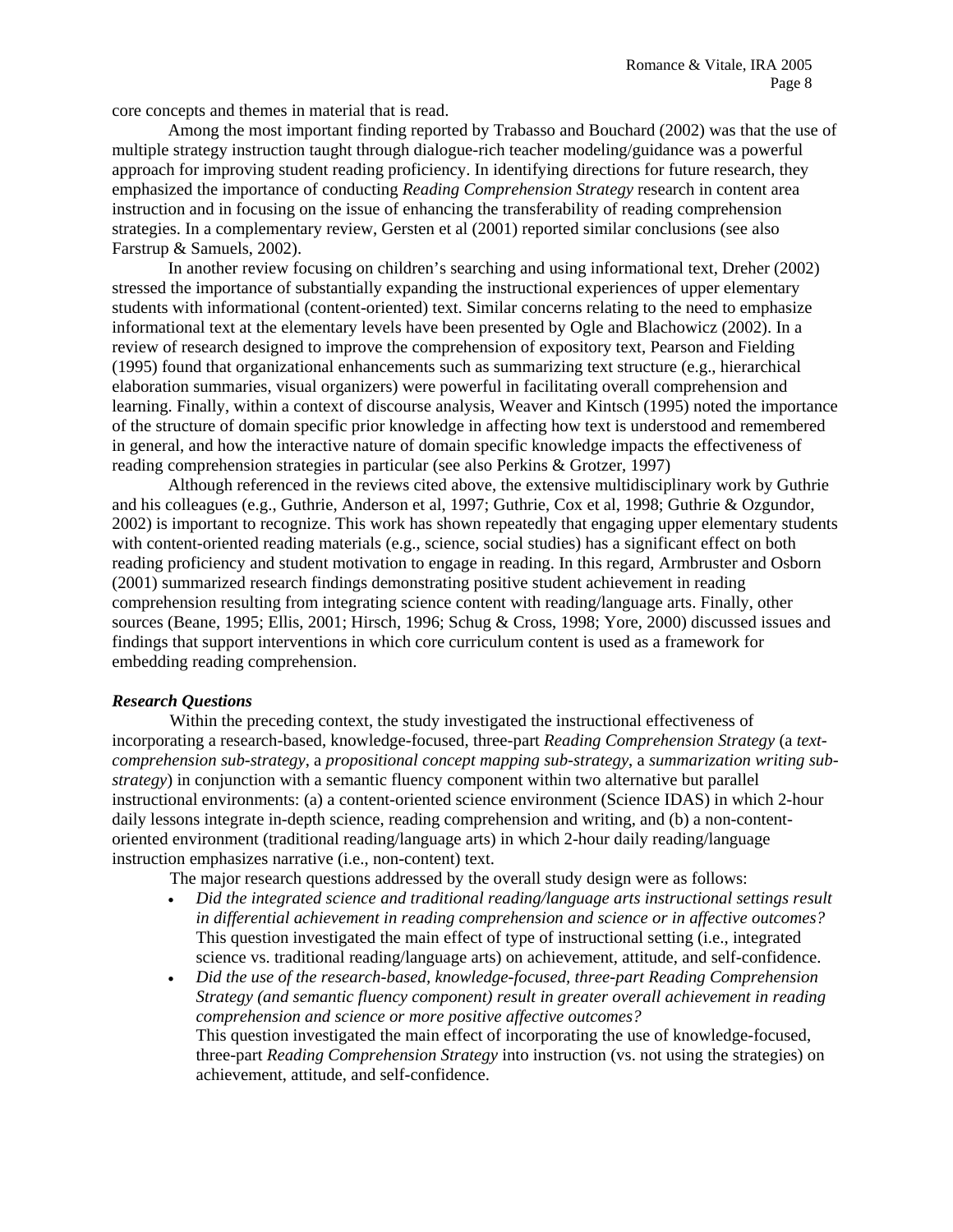• *Did the effect of the research-based reading comprehension strategies upon student achievement in reading comprehension and science or affective outcomes depend upon whether they were incorporated with the integrated science or the traditional reading/language arts instructional environments?* 

This question investigated the interaction of type of instruction with use of reading comprehension strategies on achievement, attitude, or self-confidence (i.e., the presence of an interaction would mean that the effect of using reading comprehension strategies depended upon the type of instructional setting within which their use was incorporated).

### **Method**

### *Participants*

The study was implemented on a schoolwide basis in grade five in a total of six elementary schools with a total of 642 students in a large (175,000 students), highly diverse (African American: 29%, Hispanic: 19%, Other: 5%, Free Lunch: 40%) school system in southeastern Florida. Table 1 shows the demographic characteristics of the six participating schools that were used to assign the four different treatment combinations through a stratified random assignment process (described in the following Design section). As Table 1 shows, three schools received the experimental multi-part reading comprehension treatment implemented in grade 5 in either traditional reading/language arts or scienceoriented contexts. Two schools received the experimental treatment within a science-oriented context and one within a traditional reading/language arts context (one traditional experimental school withdrew from the study too late to be replaced).

| School | N<br>Tch.      | N<br>Stud. | Rd.<br>CompSt | Inst.<br>.Environ. | <b>PCT</b><br>FRL | <b>PCT</b><br>Male | <b>PCT</b><br>ESE | <b>PCT</b> | <b>PCT</b><br>White Af.Am. Hisp. | <b>PCT</b> |
|--------|----------------|------------|---------------|--------------------|-------------------|--------------------|-------------------|------------|----------------------------------|------------|
| A      | 4              | 102        | Е             | <b>TRD</b>         | 62                | 55                 | 23                | 51         | 24                               | 25         |
| B      | 5              | 81         | Е             | <b>SCI</b>         | 8                 | 54                 | 34                | 86         | 3                                | 11         |
| C      | $\mathfrak{D}$ | 57         | Е             | <b>SCI</b>         | 39                | 42                 | 17                | 60         | 30                               | 10         |
| D      | 4              | 102        | C             | <b>TRD</b>         | 56                | 44                 | 17                | 58         | 22                               | 21         |
| E      | 6              | 139        | C             | <b>SCI</b>         | 40                | 53                 | 9                 | 34         | 42                               | 24         |
| F      | 6              | 161        |               | <b>SCI</b>         | 19                | 53                 | 18                | 82         | 6                                | 12         |

Table 1. *Demographic Characteristics of Participating Schools* 

Note- FRL = Free/Reduced Lunch eligible, ESE = Identified as exceptional student (LD, ADD, ADHD).

### *Instrumentation*

Student reading comprehension and science achievement were assessed on a pre- and post-test basis. Pre-tests were part of the State-administered Florida Comprehensive Assessment Test Battery in Reading (*Stanford Achievement Test- Reading Comprehension [SAT-RD]*) and science (*Sunshine State Standards- Science Assessment Test [SSS-SCI]*) administered prior to the start of the study in mid-March, 2004, and served as covariates for statistical controls in data analysis. Post-tests were nationally-normed reading *(Iowa Tests of Basic Skills Reading Comprehension- Level 11 [ITBS-RD]* ) and science (*ITBS Science- Level 11 [ITBS-SCI]* ) administered at the end of the study, in mid-May, 2004, and served as criterion measures for student achievement. In addition, as a measure of affective learning outcomes, the study also administered as a post-test a criterion-referenced self-report scale for student attitude toward and self-confidence (e.g., self efficacy) in reading and science (*School Science Appraisal Inventory*  [SSAI]) developed by Vitale (1980). Both the reliability and validity of this affective assessment system have been established in a variety of experimental (Kaniuka, 1998; Romance & Vitale, 1992, 2001; Woodul et al, 2000) and non-experimental contexts (see Vitale, 1980).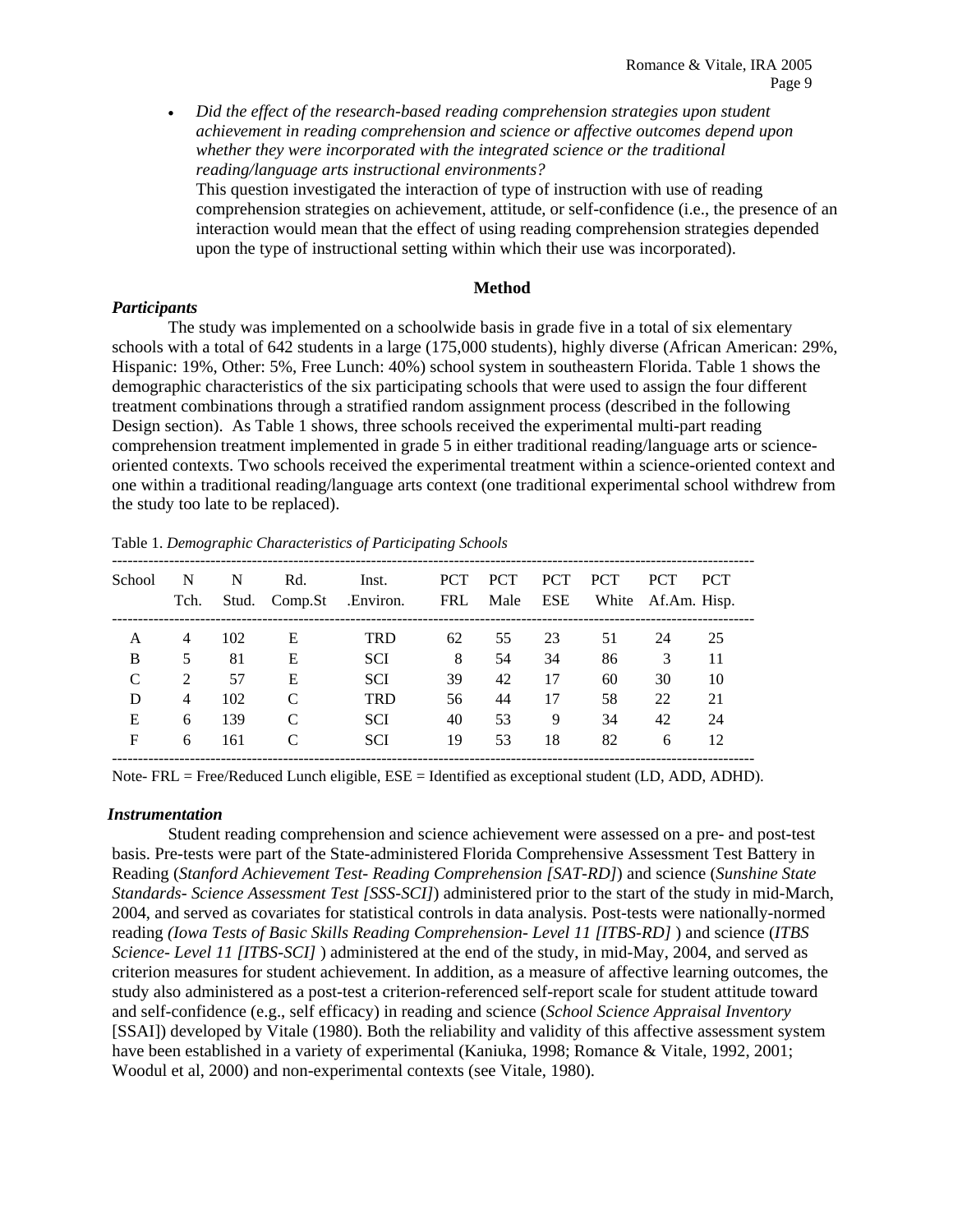### *Experimental Interventions*

As shown in Figure 4, the experimental interventions in the study consisted of two components. The first was the experimental learning environments (traditional reading/language arts, science-focused) and the second, the multi-part reading comprehension enhancement strategies used within these two settings. This section describes each of these components.

*Content-oriented vs. non-content-oriented learning environments.* **As described previously,** *Science IDEAS* (Romance & Vitale, 2001) served as the content-oriented intervention (SCI) and the



Figure 4. Elements of the two-factor experimental intervention in the present study (Type of Instructional Environment, Use of Multi-Part Reading Comprehension Strategy

district-adopted Scott-Foresman Reading/Language Arts Series (Scott-Foresman, 2002) as the noncontent-based intervention (TRD). Both were implemented using a daily 2-hour time block that participating schools allocated to reading/language arts or to *Science IDEAS.* In *Science IDEAS* classrooms, integrated in-depth science instruction was used as an instructional context for informational reading and writing. In the Scott-Foresman Series, narrative reading consisting of different literary genres were used as a context for teaching reading skills (e.g., main idea, sequencing, cause-effect, authors purpose) and writing. A content analysis of the

Scott-Foresman series in grade 3-4-5 (Romance et al, 2003) found that virtually all (96%) of the reading and writing skills taught in the Scott-Foresman series could be addressed validly in *Science IDEAS*, with the exception of a small number of literature-specific skills.

Consistent with present school practice, participating *Science IDEAS* schools allocated a limited amount of additional time (approximately ½ hour/day) to address literary content, while Scott-Foresman schools allocated an equal amount of additional time on a weekly basis to teach science. In general, both sets of teachers received initial and continuing support for implementing the two instructional environments (SCI, TRD) in the study, with *Science IDEAS* classrooms being supported by a NSF-funded project and reading/language arts supported by district- and school-based professional development.

*Knowledge-focused Reading Comprehension Strategy (with semantic fluency component).* The general *knowledge-focused Reading Comprehension Strategy* used in the study was implemented as a three-part procedure consisting of (a) a *text comprehension sub-strategy*, (b) a *propositional concept mapping (or story mapping) sub-strategy*, and (c) a *summarization writing sub-strategy,* all of which have a strong research base (see Dreher, 2002; Snow, 2002; Trabasso & Bouchard, 2002). Each of these procedures were modeled and/or guided for students by teachers until students were able to engage in each sub-strategy procedure. All three sub-strategies were equally applicable to informational and narrative text material and reflect key characteristics of expert readers (e.g., see Figure 1).

In using the *text comprehension sub-strategy,* teachers first introduced a reading selection by accessing student prior curricular or personal knowledge on the topic. Next, teachers selected a student to read the initial paragraph on a sentence by sentence (or set of sentences) basis. As a student read each sentence (or a set of sentences), teachers asked the class to explain the meaning of the sentences read and to relate that meaning to previously read passages, previously taught curricular content, and/or personal prior knowledge, as appropriate. At the completion of a paragraph, teachers queried students on the overall meaning of the paragraph in a similar fashion and guided their recall of previously identified or new prior knowledge linkages to the text read. In implementing the strategy, teachers addressed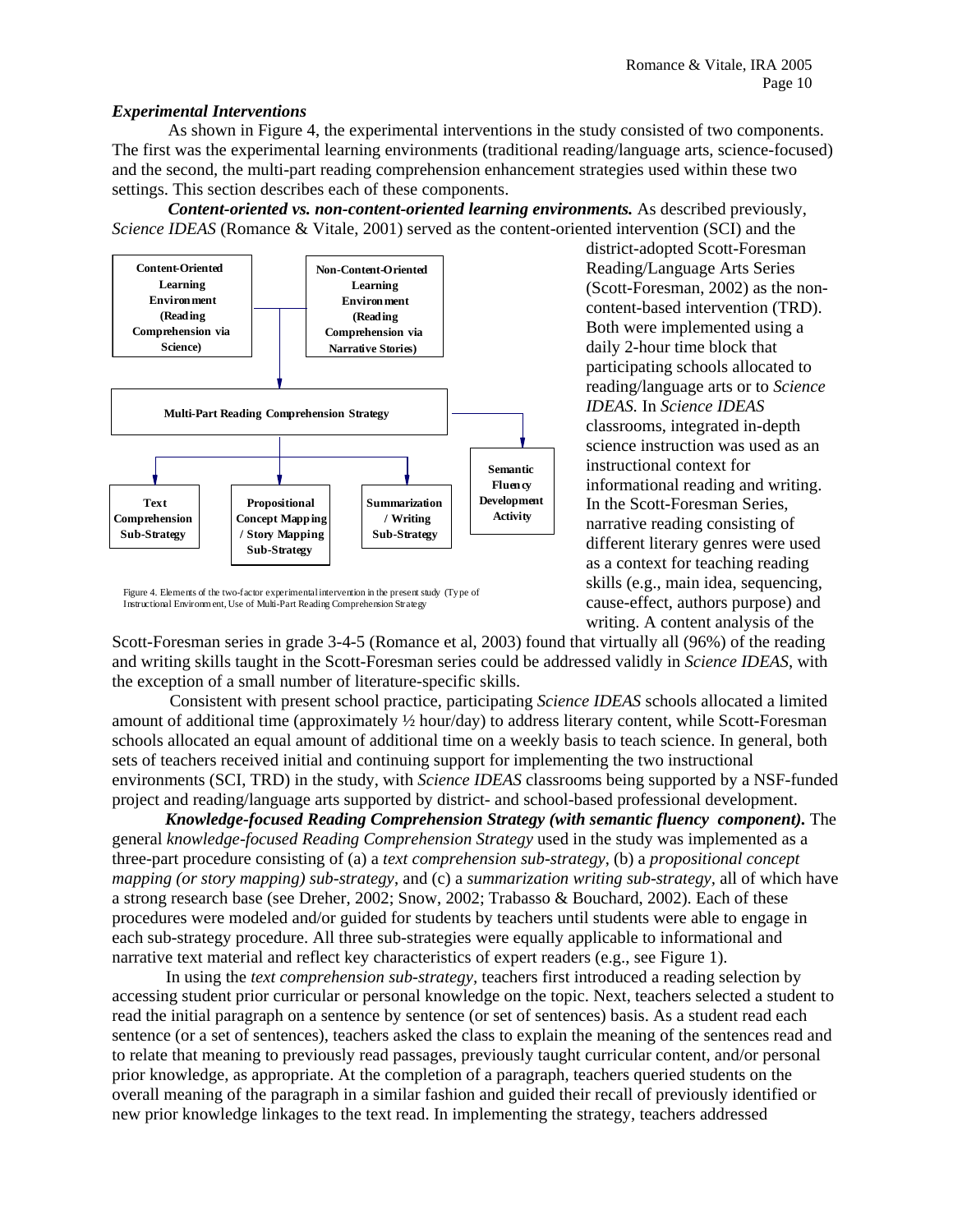illustrations, tables, or graphs relevant to the text, in the same manner as sentences (or sets of sentences). The process was again repeated with other students for all subsequent paragraphs (with the emphasis on prior knowledge being broadened to emphasize all previously read material) until the passage was completed. Finally, teachers again selected new student readers and repeated the entire process through re-reading until satisfied that the class understood the passage in a meaningful fashion.

In using the *propositional concept mapping sub-strategy*, teachers used the *text comprehension sub-strategy* as an operational framework for soliciting core ideas in the reading passage from students. In the science-focused (SCI) environments, teachers guided (or modeled) student organization of the concepts in a hierarchical fashion using post-it notes. Once obtained, teachers guided (or modeled) the process of linking the concepts together so that concept(s) - link - concept(s) elements formed sentences (see Figure 2 for an example of a propositional concept map on evaporation). Once constructed, teachers then selected individual students to read and re-read "through" the concept map. Finally, within the context of the reading and re-reading process, the concept map was edited as necessary. For use in the traditional reading/language arts environments, the propositional concept mapping procedure was adapted into a story mapping format which specified the major elements of story construction (e.g., title, plot (time, setting, event-sequences, conflict/resolution), characters, genre) as an initial graphical framework for students.

In the *summarization writing sub-strategy,* teachers used the *propositional concept mapping substrategy* (or the story mapping variation) as an organizational framework for writing. For example, within a science environment, referring to Figure 2, writing might begin with "*Water evaporation involves phases of matter.... Examples of water evaporation include... Water evaporation can occur at a faster or slower rate...*"). Within a narrative environment, students used their story maps as a guide for analyzing the story construction and/or summarizing the story content in a parallel fashion.

In the study, teachers were required to use the three-part *knowledge-focused Reading Comprehension Strategy* (i.e., *text comprehension, propositional concept mapping* (or story mapping variation), *summarization writing*) once each week*.* For teachers using in-depth science as an instructional environment, their use of the multi-part *knowledge-focused Reading Comprehension Strategy* was embedded within conceptually-oriented content instruction. For teachers using traditional reading/language arts, their use of the use of the multi-part *knowledge-focused Reading Comprehension Strategy* was embedded within narrative reading selections that were non-content-oriented.

 As a complement to the three-part *knowledge-focused Reading Comprehension Strategy*, student semantic fluency development was addressed through daily 5-minute teacher-led informal (but highly structured) oral activities (see Vitale & Medland, in press) designed to enhance students linguistic/semantic fluency to integrate 11 basic types of knowledge: (1) *What something is named,* (2) *What something does*, (3) *Where something is,* (4) *When something happens,* (5) *What parts something has,* (6) *What feature/characteristics something has,* (7) *How something changes,* (8) *Why something happens,* (9) *What kinds of things something can be (i.e., hierarchical class/subclass relationships),* (10) *What steps something follows,* and (11) *How many of something there are.* This ontological component addressed an important element of reading comprehension that logically provides a foundation for general knowledge representation and assimilation (see Sowa, 2000). Initially students presented examples from their own experiences of knowledge types modeled by teachers (e.g., examples of an object *"boy"*, action *"running"*, or how something changed *"falling down…"*) and then, as students progressed, they combined self-generated knowledge type examples in increasingly complex linguistic fashion (e.g., presenting an example of an object, how it changed, and why it changed: *"the tree fell down because it was hit by lightning…"*).

 Teachers use of the both the *knowledge-focused Reading Comprehension Strategy* and the semantic fluency development activity was initiated through initial 3-day professional development sessions (one for science-based and one for traditional reading/language arts) and supported through regular visits to school/classroom settings by the researchers during which fidelity of implementation was monitored on a continuing clinical basis.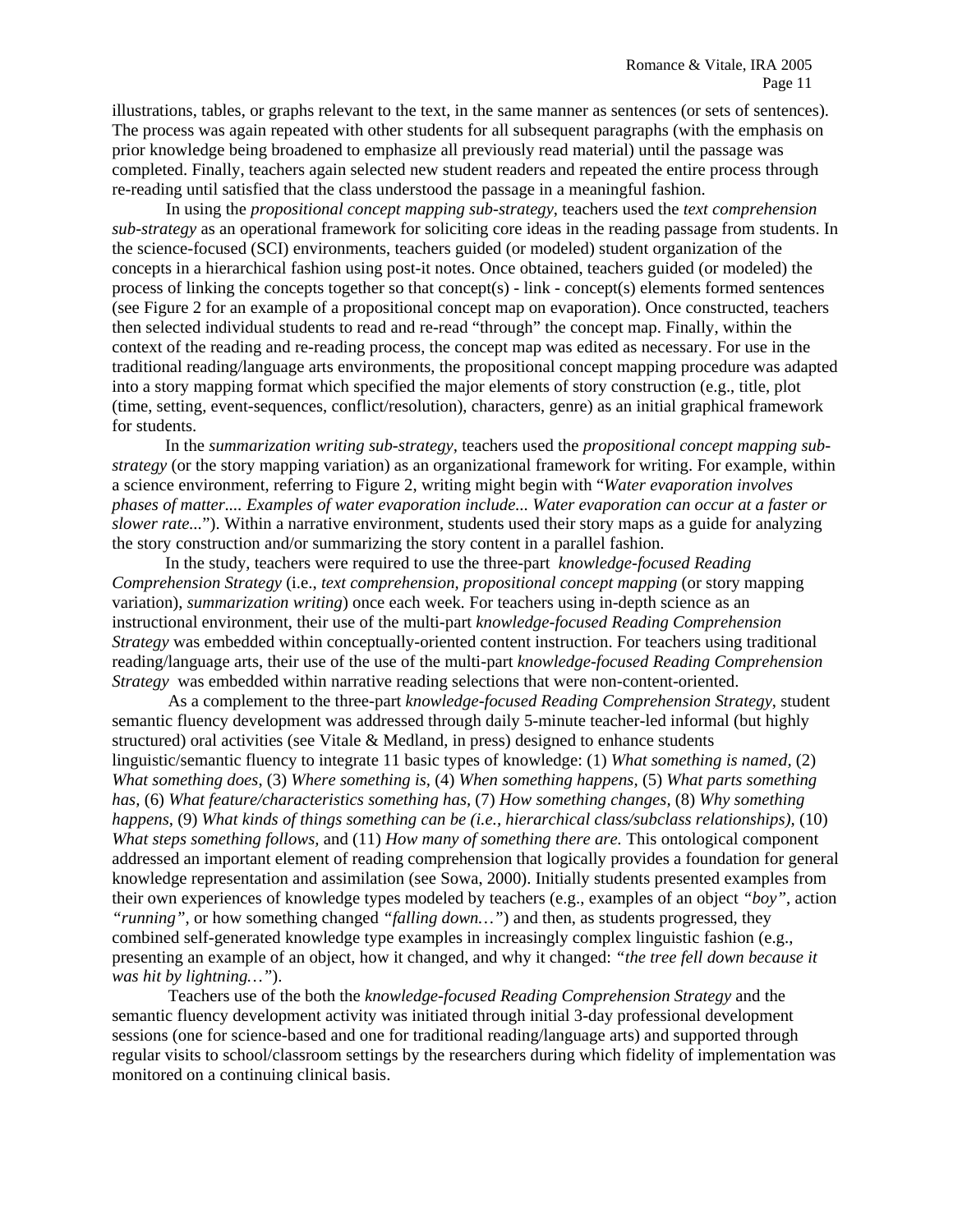### *Design, Analysis, and Procedure*

The study design followed a 2 x 2 ANCOVA with multivariate outcome measures (e.g., *ITBS-Reading, ITBS Science, SSAI* attitude/self-confidence post-tests). Factor 1 consisted of *Instructional Environment* (content-oriented integrated science (SCI) vs. non-content-oriented traditional reading/language arts (TRD). Factor 2 consisted of use vs. non-use of the knowledge-focused *Reading Comprehension Strategy* (and semantic fluency component). Using a general linear models approach, the achievement and affective outcome post-test measures were used analyzed separately. In both analyses, student characteristics (ethnicity, general, exceptional student status, free/reduced lunch) and prior achievement (via the FCAT reading comprehension and science pre-tests) were used as covariates. The experimental intervention was implemented over an 8-week period, from mid-March through mid-May.

 A stratified randomized sampling procedure was used to assign schools to each of the four possible treatment combinations. A completely randomized design was not possible because only four schools in the district had reached full-implementation of the *Science IDEAS* integrated science/reading model. As a result, the study first grouped these four *Science IDEAS* schools into two demographically similar pairs (reflecting medium or low free/reduced lunch, school ethnicity patterns) and then randomly designated one pair member as an experimental or control school. Next, the researchers identified a pool of traditional reading/language arts schools within the district that were demographically comparable to the high- and low-free/reduced lunch *Science IDEAS* schools and followed a randomized sequence to invite them to participate as experimental or control schools.

 The FCAT achievement data used as covariates were obtained in electronic form through the district's data processing department, merged with the student post-test data on a database for analysis via SYSTAT's general linear model module.

#### **Results**

*Descriptive Statistics*. Table 2 shows the pre- and post-test results for the participating schools. As Table 2 shows, as a group the grade 5 students receiving the experimental *Reading Comprehension Strategy* performed similarly to the controls on the FCAT SAT Reading and FCAT Science pre-measures (unweighted mean pre-test differences between experimental and control schools = 4.0 in reading and 6.7 in science), though the school selection process only considered schoolwide demographic factors (i.e., FRL and student ethnicity). With respect to science-oriented and traditional schools, the unweighted mean differences were 30.6 and 34.8 for SAT Reading and FCAT Science, respectively. The difference in reading was due to the withdrawal of a higher achieving school just prior to the initiation of the study (too late to be replaced). However, such differences in reading were controlled statistically through the linear analysis methodology used. In the same sense, the pre-test difference in science achievement (which was less than 1 SD) was considered statistically controllable as well.

| School | N     | Rd.              | Inst.      | SAT RD    |        | FCAT SCI ITBS RD |     |                 | <b>ITBS SCI</b> |           |
|--------|-------|------------------|------------|-----------|--------|------------------|-----|-----------------|-----------------|-----------|
|        | Stud. | Comp.St Environ. |            | M SD      |        | M SD             |     | M SD            | M               | <b>SD</b> |
| A      | 102   | E                | <b>TRD</b> | 45.1 25.6 | 278 61 |                  |     | $5.6 \quad 2.1$ | $6.1\quad 2.6$  |           |
| B      | 81    | E                | <b>SCI</b> | 75.7 20.5 | 327    | 45               |     | 8.4 2.4         | $9.0\quad 2.6$  |           |
| C      | 57    | E                | <b>SCI</b> | 59.4 24.8 | 325    | 66               |     | 7.4 2.5         | 8.4 3.1         |           |
| D      | 102   | $\mathcal{C}$    | <b>TRD</b> | 51.7 26.2 | 289    | 53               |     | $6.2\quad 2.0$  | $6.7\quad 2.7$  |           |
| E      | 139   | $\mathcal{C}$    | <b>SCI</b> | 55.3 25.6 | 304    | 55               |     | 6.8 $2.2$       | 7.6 2.7         |           |
| F      | 161   | C                | <b>SCI</b> | 61.1 23.4 | 317    | 47               | 7.0 | 2.1             | 8.1 2.5         |           |

Table 2. *Means and Standard Deviations of Grade 5 Student in Participating Schools on Pre- and Post-Measures* 

Total N 646

Note- Tests and scale scores are: SAT RD = FCAT Stanford Achievement Reading Comprehension (percentile ranks, FCAT SCI = Florida Sunshine State Standards Science (scale scores), ITBS RD - Iowa Tests of Basic Skills Reading Comprehension (grade equivalents), ITBS SCI = Iowa Tests of Basic Skills Science (grade equivalents).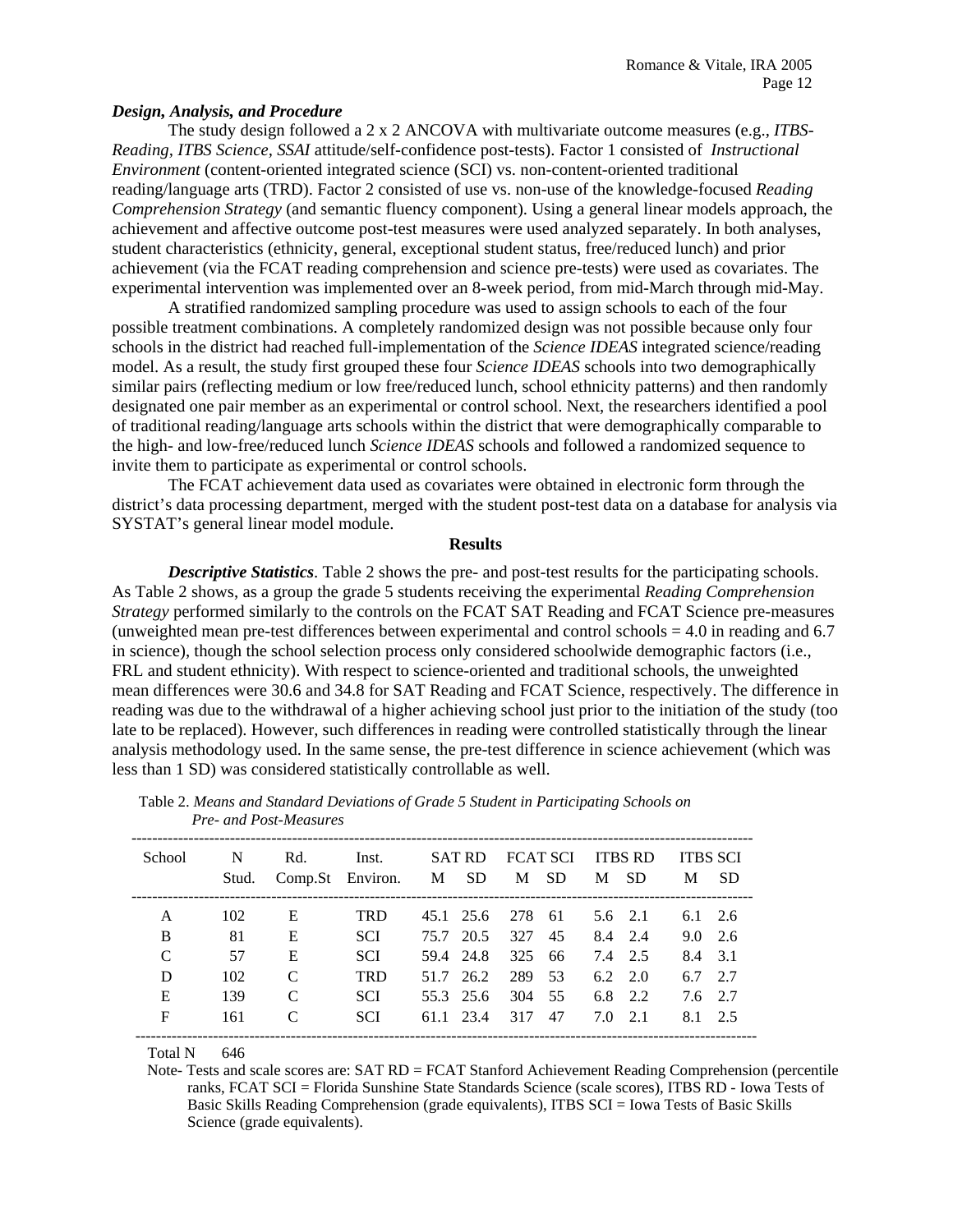*Analysis of Achievement Outcomes in Reading and Science.* Table 3 summarizes the results of the multivariate covariance analysis implemented through a general linear models approach for reading and science achievement. As Table 3 shows, the main effect for traditional (TRD) vs. science-oriented (SCI) instructional environment was significant, with the *Science IDEAS* classrooms performing significantly higher in both reading and science (Adj. Mean Diff. = .38 GE for ITBS Reading and .38 GE for ITBS Science). Although the main effect for use of the multi-part *Reading Comprehension Strategy* was not significant overall, a significant interaction between use of the *Reading Comprehension Strategy* and instructional environment was found. Follow-up simple effects analysis found that *Reading Comprehension Strategy* use did significantly improve achievement for both ITBS Reading (F (1,557) = 7.29, p < .01, Adj. Mean Diff. = .53 GE) and ITBS Science (F  $(1,557) = 4.84$ , p < .05, Adj. Mean Diff. = .17 GE) for the science-oriented (*Science IDEAS*) students. However, use of the *Reading Comprehension Strategy* was not significant for either ITBS Reading or Science for students in the traditional reading/language arts environments which emphasized narrative reading.

| Model Component                    | Multivariate<br>$F$ Approx. $(df)$ | <b>ITBS</b> Reading<br>F(df) | <b>ITBS</b> Science<br>F(df) |  |  |
|------------------------------------|------------------------------------|------------------------------|------------------------------|--|--|
| Exp. Effects                       |                                    |                              |                              |  |  |
| Rd. Strategy (RS)                  | $F(2,556) = .38$                   | $F(1,557) = .55$             | $F(1,557) =$<br>.02          |  |  |
| Trd. vs. Sci. Env. (TSE)           | $F(2,556) = 4.46$ *                | $F(1,557) = 7.29$ **         | $F(1,557) = 4.84$ *          |  |  |
| <b>RS X TSE</b>                    | $F(2,556) = 53.40**$               | $F(1,557) = 85.70$ **        | $F(1,557) = 59.75$ **        |  |  |
| <b>Pre-Test Covariates</b>         |                                    |                              |                              |  |  |
| SAT-Reading                        | $F(2,556) = 70.88**$               | $F(1,557) = 91.18$ **        | $F(1,557) = 103.51**$        |  |  |
| FCAT-Science                       | $F(2,556) = 8.06$ **               | $F(1,557) = 9.69$ **         | $F(1,557) = 1.44$            |  |  |
| <b>Student Charact. Covariates</b> |                                    |                              |                              |  |  |
| <b>Sex</b>                         | $F(2,556) = .74$                   | $F(1,557) = 1.47$            | $F(1,557) = .12$             |  |  |
| <b>FRL</b>                         | $F(2,556) = 2.30$                  | $F(1,557) = 4.38*$           | $F(1,557) = .12$             |  |  |
| <b>ESE</b>                         | $F(2,556) = 3.85$ *                | $F(1,557) = 0.00$            | $F(1,557) = 6.58$ *          |  |  |
| Race                               | $F(2,1112) = 2.81*$                | $F(2,557) = 5.53$ *          | $F(2,557) = 1.07$            |  |  |
| White vs. Non-White                | $F(2,556) = .46$                   | $F(1,557) = .65$             | $F(1,557) = .61$             |  |  |
| Af.Am. vs. Hispanic                | $F(2,556) = 5.20$ **               | $F(1,557) = 10.42$ **        | $F(1,557) = 1.53$            |  |  |

Table 3. *Results of Multivariate Covariance Analysis of Achievement Outcomes for Reading and Science* 

Note- F approximations for multivariate tests are based on Wilk's Lamda. \*  $p < .05$ , \*\* =  $p < .01$ .

Other results shown in Table 3 found the effect of the pre-test covariate SAT Reading significant for both ITBS Reading and Science; however the effect of FCAT Science was a significant predictor only of ITBS Reading but not of ITBS Science. One possible explanation of this finding is that inspection of science test items, in general, suggests a substantial confounding of general reading ability with science content knowledge (e.g., nature of science logical emphases vs. a science knowledge emphasis). In addition to ESE status being negatively related to ITBS science achievement (but not to reading achievement), a significant effect on ITBS Reading achievement was also found due to race. In analyzing the individual degree of freedom comparisons shown in Table 3, these findings suggest a significant adjusted achievement difference in favor of White/Hispanic students vs. African American students for ITBS Reading Achievement. However, the exception of the pre-test covariates, all of the other effects were small.

 *Analysis of Affective Achievement Outcomes.* Table 4 summarizes the results of the multivariate covariance analysis implemented through a general linear models approach for student attitude and selfconfidence in reading and science. As Table 4 shows, the multivariate tests found both main effects (*Reading Comprehension Strategy*, traditional vs. science-oriented environment) and their interaction significant. In inspecting the univariate analyses, use of the *Reading Comprehension Strategy* resulted in greater overall positive attitudes toward and self-confidence in reading, the traditional reading/language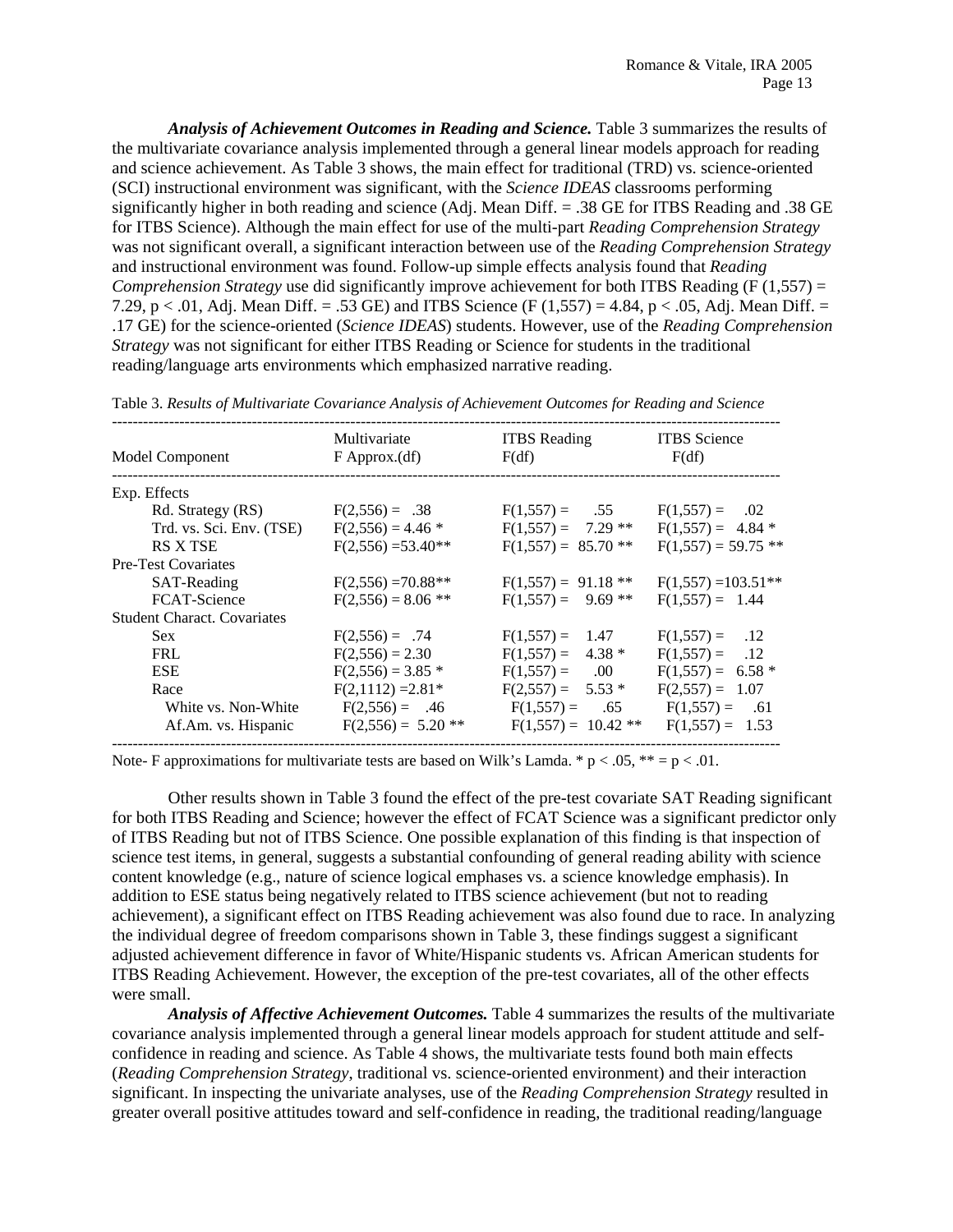arts environment resulted in greater self confidence in reading, and the science-oriented environment in greater more positive attitude toward science. Follow-up simple effects analysis for the traditional reading/language arts groups found that *Reading Comprehension Strategy* use resulted in more positive attitudes toward both reading (F  $(1,572) = 14.46$ , p < .001) and science (F  $(1,5752) = 5.11$ , p < .05). In addition, for the traditional reading/language arts group, *Reading Comprehension Strategy* use also had a significant positive effect on self-confidence in reading (F  $(1,572) = 11.43$ , p < .01), but not on selfconfidence in science. In comparison, follow-up simple effects analysis for the science-oriented (*Science IDEAS*) group found that *Reading Comprehension Strategy* use had no significant effect on either attitude or self-confidence in reading or science.

|                                               | Multivariate         | Reading               |          |           | Science             |          |            |
|-----------------------------------------------|----------------------|-----------------------|----------|-----------|---------------------|----------|------------|
| Model Component                               | $F$ Approx. $(df)$   | F(df)                 | Att.     | <b>SC</b> | F(df)               | Att.     | <b>SC</b>  |
| Exp. Effects                                  |                      |                       |          |           |                     |          |            |
| Rd. Strategy (RS)                             | $F(6,567) = 4.55$ ** | $F(1,572) = 11.63$ ** |          | $13.16**$ | $F(1,572) = 1.11$   |          | 1.77       |
| Trd. vs. Sci. Env. (TSE) $F(6,567) = 4.48$ ** |                      | $F(1,572)=$           | .26      | $5.80*$   | $F(1,572)=$ 9.21 ** |          | 3.06       |
| <b>RS X TSE</b>                               | $F(6,567) = 3.00$ ** | $F(1,572)=$           | $7.46**$ | 3.37      | $F(1,572)= 6.75*$   |          | .14        |
| <b>Pre-Test Covariates</b>                    |                      |                       |          |           |                     |          |            |
| SAT-Reading                                   | $F(6,567) = 7.98$ ** | $F(1,572)=$           | .47      | $33.50**$ | $F(1,572) = 2.19$   |          | 2.61       |
| <b>FCAT</b> Science                           | $F(6,567) = 3.90$ ** | $F(1,572)=$           | .30      | .06       | $F(1,572)=$         | $8.89**$ | $15.25$ ** |
| <b>Student Charact. Covariates</b>            |                      |                       |          |           |                     |          |            |
| <b>Sex</b>                                    | $F(6,567) = 5.76$ ** | $F(1,572)= 12.14$ **  |          | $5.45*$   | $F(1,572)=$         | .33      | 2.84       |
| <b>FRL</b>                                    | $F(6,567) = .47$     | $F(1,572)=$           | .00.     | .62       | $F(1,572)=$         | .00.     | 1.25       |
| <b>ESE</b>                                    | $F(6, 567) = 1.76$   | $F(1,572)=$           | 1.45     | $5.72*$   | $F(1,572)=$         | .17      | .07        |
| Race                                          | $F(12,1134)=1.76$    | $F(2,572)=$           | 1.50     | 1.51      | $F(2,572)=$         | $3.45*$  | .38        |
| White vs. Non-White                           | $F(6,567) = 1.00$    | $F(1,572)=$           | 1.74     | .01       | $F(1,572)=$         | .00.     | .64        |
| Af.Am. vs. Hispanic                           | $F(6, 567) = 2.52$   | $F(1,572) = 1.26$     |          | 3.01      | $F(1,572)= 6.88$ ** |          | .12        |

Table 4. *Results of Multivariate Covariance Analysis of Affective Outcomes for Attitude and Self-Confidence in Reading and Science* 

Note- F approximations for multivariate tests are based on Wilk's Lamda. \*  $p < .05$ , \*\* =  $p < .01$ .

Other results shown in Table 4 found the effect of the pre-test covariates, SAT Reading and FCAT Science, significant predictors of reading attitude and science self-confidence, respectively, with sex significantly related to both reading attitude and self-confidence (females were more positive). Finally, ESE status was significantly negatively related to reading self-confidence and Hispanic students were found to have greater self-confidence in science than either White or African American students.

#### **Discussion and Recommendations**

 The results of this study provide a significant replication and extension of a series of studies involving the *Science IDEAS* model previously reported by Romance & Vitale (2001). One of the two major findings in the present study was that a content-oriented science environment resulted in higher achievement in both reading and science, an outcome paralleling those reported by Romance and Vitale (2001). The results of the study are also consistent with series of studies by other researchers (e.g., Guthrie et al, 2004; Guthrie & Ozgundor, 2002; Klentschy et al, 2004). Together, this pattern of research is suggestive that the development of student reading comprehension is strengthened substantially when the materials students read are embedded within a broader comprehension framework that requires an ongoing acquisition, organization, and access of conceptual knowledge. In turn, this interpretation also is consistent with the emerging recognition of the importance of the use of expository/informational text at the elementary levels (e.g., Duke et al, 2003; Duke & Pearson, 2002; Pearson & Duke, 2002; Vitale et al, 2005). In a complementary vein, Walsh (2003) reported that none of current basal reading series in grades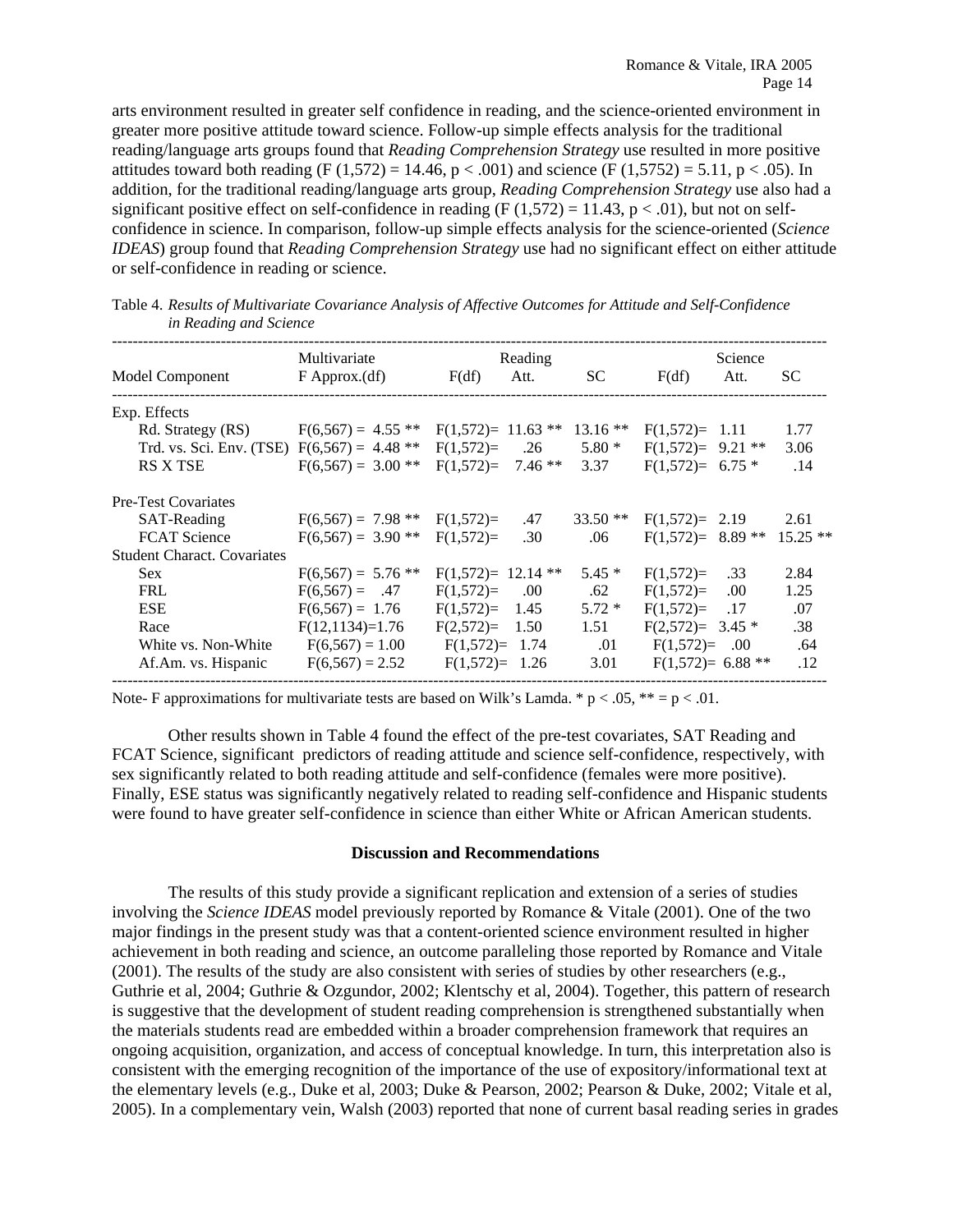K-1 can engender meaningful knowledge development because they do not contain such knowledge by design, a finding paralleled by a comprehensive content analysis of two leading basal reading series for grades 3-5 completed by Romance et al (2003). Moreover, rather than committing the substantial instructional time required to build meaningful knowledge at the primary levels, students are passed to upper elementary grades and beyond which, in turn, exacerbate the problem by replacing content area instruction such as science with instruction in non-content-oriented reading (see Jones et al, 1999).

 The second of the two major findings in the present study was that the multi-part *Reading Comprehension Strategy* did improve achievement in reading and science, but only in the contentoriented (*Science IDEAS*) instructional environment (i.e., not in the traditional reading/language arts environment). This outcome is a significant extension of previous research with the *Science IDEAS* model reported by Romance and Vitale (2001) because it is suggestive of how a complementary set of knowledge-focused strategies (e.g., *text comprehension sub-strategy, propositional concept mapping substrategy, summarization/writing sub-strategy)* implemented in combination with semantic fluency activities can amplify the effectiveness of a knowledge-based instructional model within which students learn more about what they are learning on a continuing basis. If future research can confirm the validity of these findings, then this perspective has the potential for establishing standards to guide the use of the broad range of strategies (e.g., Billmeyer & Barton, 1998) for potentially enhancing reading comprehension (see Trabasso & Bouchard, 2002; Farstrup & Samuels, 2002; Gersten et al, 2001; Williams, 2002). In a related fashion, the results of this study are also suggestive of why the effectiveness of reading strategies demonstrated in controlled experimental settings have not been found transferable to applied settings (see Snow, 2002). Neither controlled short-term experimental contexts nor narrative reading passages that are the focus of the majority of reading/language arts instruction provide the type of instructional environment in which cumulative meaningful learning occurs. More specifically, the present study demonstrated clearly the benefits of a content-oriented environment both in terms of an overall effect on reading comprehension and as a context in which reading comprehension strategies were differentially effective.

One important element in interpreting the findings of the present study has to do with the length of the experimental intervention. On one hand, obtaining significant effects on nationally-normed achievement measures over the relatively short 8-week intervention suggests that the experimental interventions were very powerful since such measures are difficult to impact because they are scaled on a year-to-year growth basis. On the other hand, it may well be an intervention of longer duration would have resulted in a significant effect of the multi-part *Reading Comprehension Strategy* for students in the non-content-oriented environments as well. In fact, the affective findings of the present study that showed the use of the reading comprehensive strategies in the non-content-oriented settings to have a positive affect on reading attitude and self-confidence are supportive of this interpretation.

In considering the implications of the present study, researchers and practitioners should note the methodological interplay between two important approaches. In the first, offered by Slavin (1990, 2002), the methodological approach follows a developmental framework for conducting "high-impact" applied school research. In distinguishing between variable-oriented vs. model-oriented research, Slavin (1990) pointed out that while research on variables leads to understanding of principles, transforming researchbased knowledge into practice is best accomplished through the implementation of multi-faceted models. In assessing the validity (i.e., impact) of such models, the models themselves are treated as composite experimental variables. And, while such a validation process does not address the question of what model components produced the obtained outcomes, it is not resource-efficient to conduct such variable-oriented research until the composite model itself is validated. However, once the effectiveness of the model is established, then it is feasible to allocate the resources to conduct variable-oriented research that would result in refinement of the model through subsequent experimental study. In summarizing a second related methodological approach, Guthrie et al (2004) pointed out that the research on reading comprehension strategies has primarily investigated the effects of single cognitive strategies under controlled conditions. Given this status of research in the field, Guthrie et al argued the need for studies that investigate how multiple strategies can be combined in long-term comprehension instruction within regular classroom settings (see also Trabasso & Bouchard, 2002).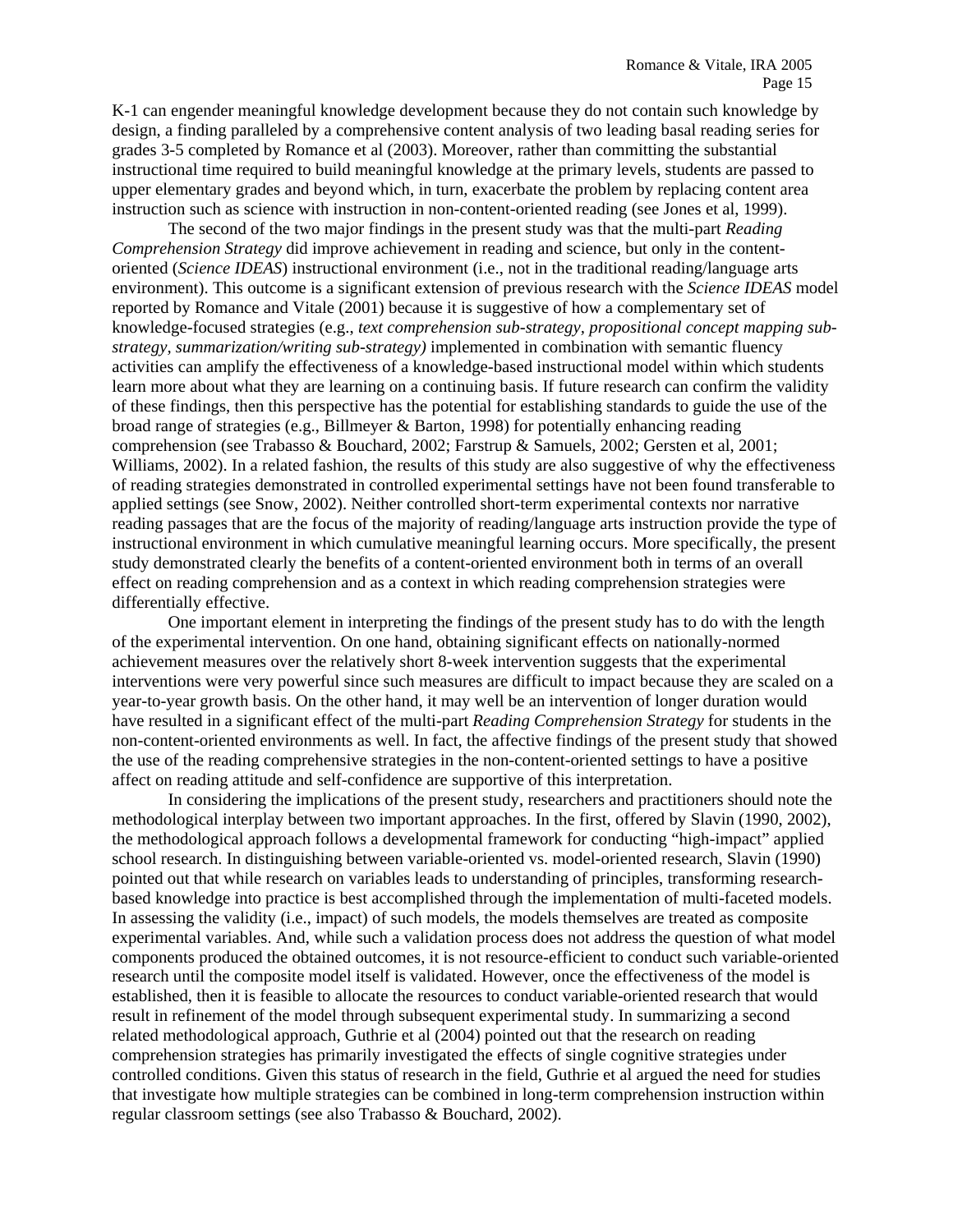The design of the present study, therefore, can be considered to reflect both methodological perspectives with the elements of the multi-part *Reading Comprehension Strategy* being based on a combination of empirical findings and extrapolations from interdisciplinary research literatures (e.g., cognitive science). In fact, the implementation of the *Reading Comprehension Strategy* provides the research context needed to insure that any subsequent variable-oriented research conducted within the scope of the model has the ecological validity necessary for the finding to be applicable to applied school settings. Further, in establishing such an operational context, the implementation of such a model also provides a setting for conducting other more general research studies of other variables that can further the understanding of learning and instruction. In following Slavin's (1990) perspectives, an important secondary purpose illustrated by the present study is the establishment of content-oriented implementations themselves as settings for future longitudinal research investigations of meaningful learning and comprehension.

Within the preceding framework, specific recommendations can be offered. For researchers, it is clearly important from a knowledge-based perspective to approach instructional content as a conditional methodological factor in all studies that purport to further understanding of cumulative meaningful learning in a fashion that is relevant to school practice. In this regard, more comprehensive replications and extensions of the present study are needed, including research that (a) expands the content-oriented instructional settings to areas other than science (e.g., social studies, mathematics), (b) expands the scope of study through longitudinal multi-year designs, and (c) begins to analytically study how the development of student discipline-specific curricular expertise and the associated dynamics of in-depth meaningful learning (see Anderson, 1992, 1993, 1996; Anderson & Fincham, 1994) can result in the development of reading comprehension proficiency that is transferable not only to improved performance on nationally-normed reading comprehension tests; but also to successful content area learning tasks (see Niedelman, 1992).

For practitioners, the results of the present study in combination with the research literature presented in this paper offer two significant implications. The first is that significant revisions of curricular policy in grade K-5 should be initiated to emphasize the cumulative development of student meaningful knowledge (see Schmidt et al, 2001). In this regard, the curricular policy should maximize the allocation of instructional time to areas of instruction that offer students the opportunity to develop cumulative, in-depth, content-area knowledge by reducing the amount of instructional time presently allocated to areas of instruction that do not offer students such opportunity, particularly traditional reading/language arts programs at the upper elementary level. The second is that practitioners should adopt as a standard the requirement that all instructional interventions, approaches, and strategies have a research-validated foundation prior to implementation on a widespread basis (see Carnine, 1995). In this regard, promising approaches should be implemented only on a trial basis and rigorously evaluated in terms of student achievement outcomes. As an example, such an approach involving practitioner collaboration with researchers would be appropriate at the present time for the instructional interventions investigated in the present study.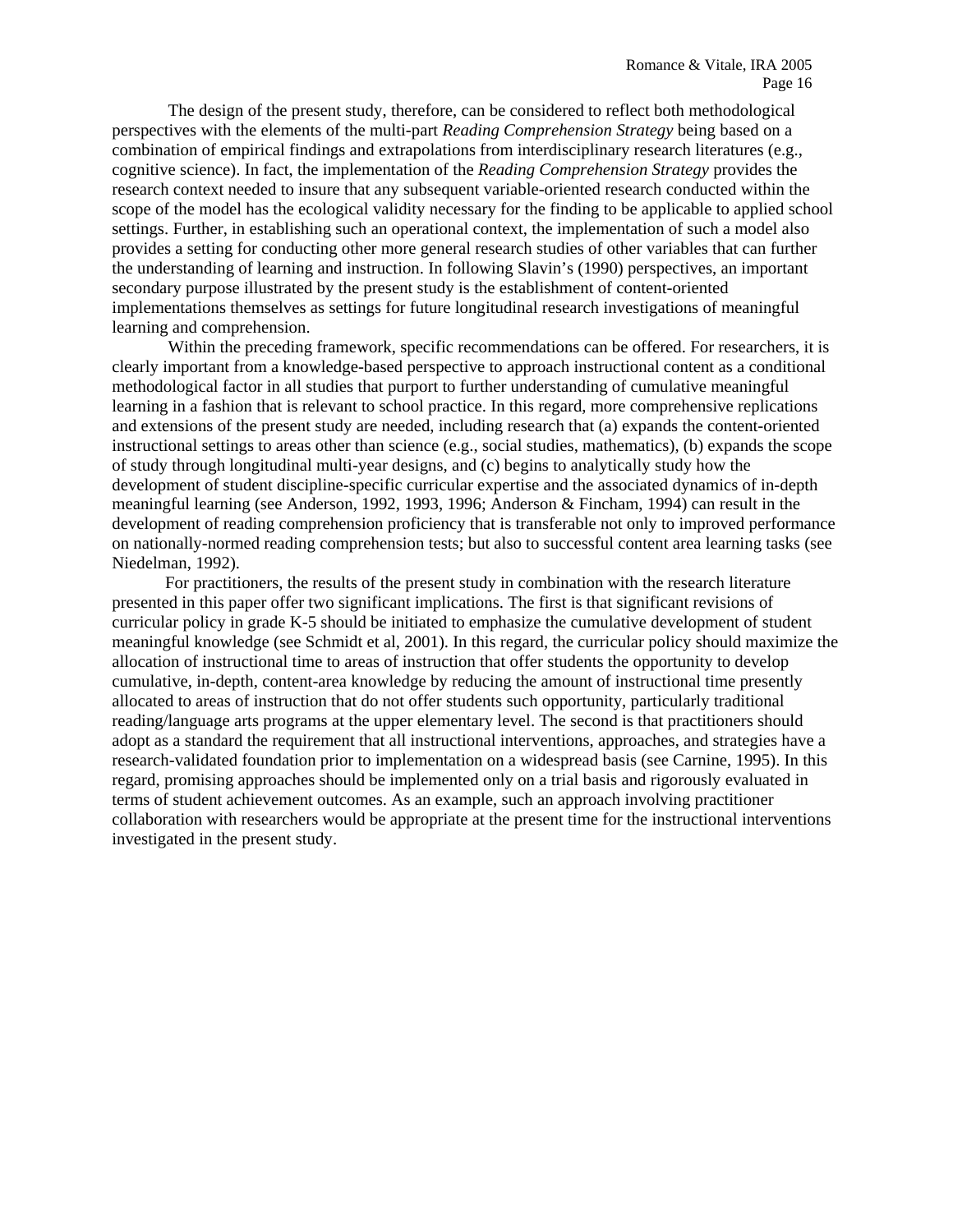### **References**

- Anderson, J. R. (1996). ACT: A simple theory of complex cognition. *American Psychologist*, *51,* 335- 365.
- Anderson, J. R. (1993). Problem solving and learning. *American Psychologist*, *48,* 35-44.
- Anderson, J. R. (1992). Automaticity and the ACT theory. *American Journal of Psychology, 105,* 15-180.
- Anderson, J. R., & Fincham, J. M. (1994). Acquisition of procedural skills from examples. *Journal of Experimental Psychology, 20,* 1322-1340.
- Armbruster, B. B., & Osborn, J. H. (2001). *Reading instruction and assessment: Understanding IRA standards.* New York: Wiley.
- Beane, J. A. (1995). Curriculum integration and the disciplines of knowledge. *Phi Delta Kappan, 76,* 646-622.
- Billmeyer, R., & Barton, M. L. (1998). *Teaching reading in content areas.* Alexandria, VA: ASCD.
- Block, C. C., & Pressley, M. (Eds.). (2002). *Comprehension instruction: Research-based best practices.* New York: Guilford Press.
- Bransford, J. D., Brown, A. L., & Cocking, R. R. (Eds.). (2000). *How people learn.* Washington, DC: National Academy Press.
- Carnine, D. (1995). Standards for educational leaders: Could California's reading results show the way? *Education Week, 42*.
- Carnine, D. (1991). Curricular interventions for teaching higher order thinking to all students: Introduction to a special series. *Journal of Learning Disabilities, 24(5),* 261-269.
- Dreher, M. J. (2002). Children searching and using information text. In C. C. Block, & M. Pressley (Eds.), Comprehension instruction: Research-based best practices (p. 289-304). New York: Guilford Press.
- Duke, N.K., Bennett-Armistead, V.S., & Roberts, E.M. (2003). Filling the nonfiction void. *American Educator, 27*(1), 30-35.
- Duke, N. K., Martineau, J. A., Frank, K. A., Bennett-Armistead, V. S. (2003). 33.6 minutes per day: The impact of including more information text in first grade. Unpublished manuscript, Michigan State University.
- Duke, N. & Pearson, P. D. (2002). Effective practices for developing reading comprehension. In Farstrup, A. E. & Samuels, S. J. (Eds.), What research has to say about reading instruction (pp.205-242). Newark, DE: International Reading Association.
- Ellis, A. K. (2001). *Research on educational innovations.* Larchmount, NY: Eye on Education.
- Farstrup, A. E., & Samuels, S. J. (2002). *What research has to say about reading instruction*. Newark, DE: International Reading Association.
- Florida Department of Education (2003). *Florida's comprehensive assessment test: 2003 FCAT scores.*  Retrieved August 2003, from http://www.firn,edu/doe/sas/fcat/fcpress.html.
- Gersten, R., Fuchs, L. S., Williams, J. P., & Baker, S. (2001). Teaching reading comprehension strategies to students with learning disabilities: A review of research. *Review of Educational Research, 71,*  279-320.
- Glaser, R. (1984). Education and thinking: The role of knowledge. *American Psychologist, 39(2)* 93-104.
- Guthrie, J. T., Wigfield, A., Barbosa, P., & Others. (2004). Increasing reading comprehension and engagement through concept-oriented reading instruction. *Journal of Educational Psychology,*  96(3), 403-423.
- Guthrie, J. T. & Ozgungor, S. (2002). Instructional contexts for reading engagement. In C.C. Block & M. Pressley (Eds.). *Comprehension instruction: Research-based best practices* (pp. 275-288). New York: The Guilford Press.
- Guthrie, J. T., Cox, K. E., Anderson, E., Harris, K., Mazzoni, S., & Rach, L. (1998) Principles of integrated instruction for engagement in reading. *Educational Psychology Review, 10(2)*, 177- 199.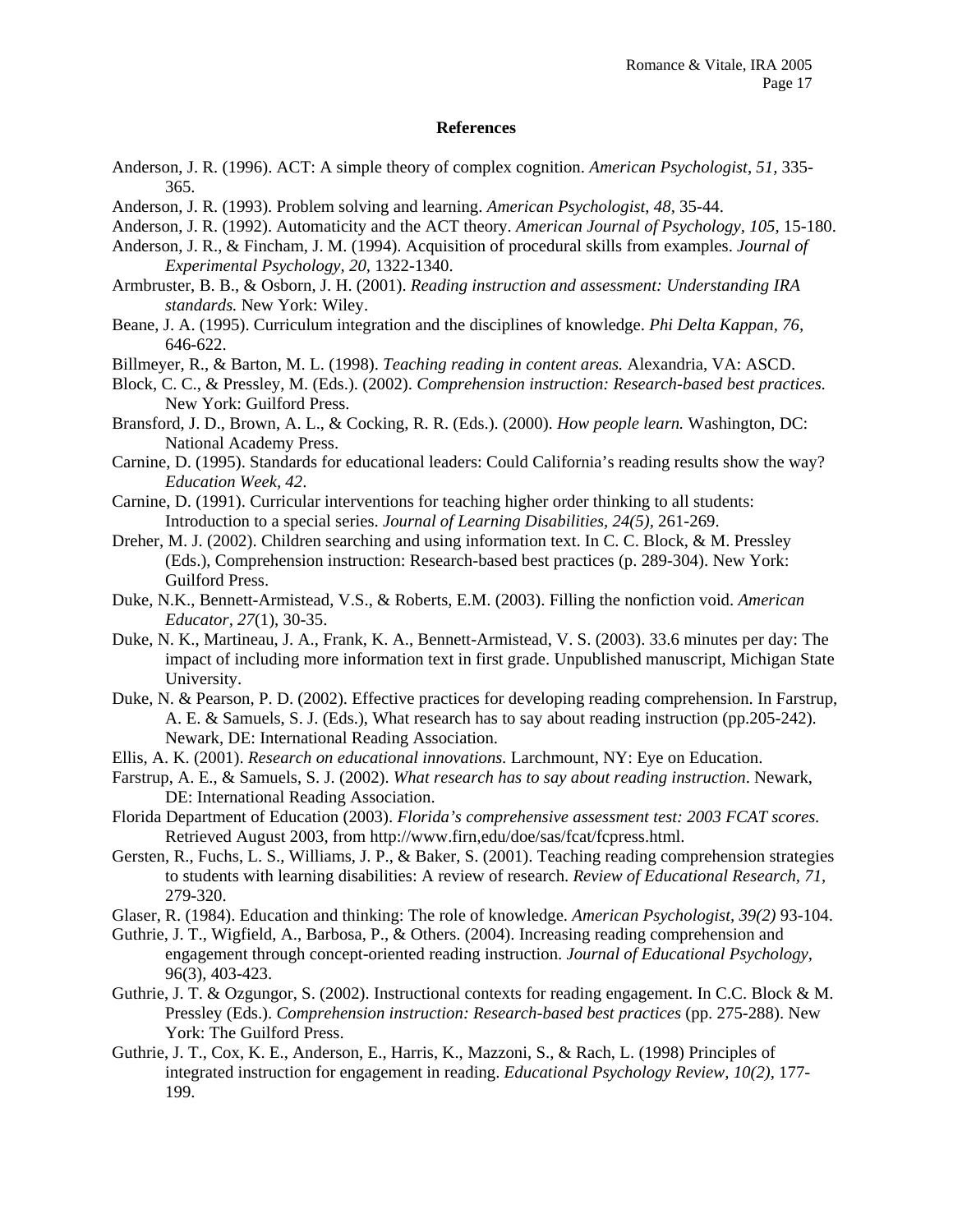Guthrie, J. T., Anderson, E., Alao, S., & Rinehart, J. M. (1997). Engagement in reading for young adolescents. *Journal of Adolescent & Adult Literacy, 40*, 438-446.

Hirsch, E. D. (2001). Seeking breadth and depth in the curriculum. *Educational Leadership, 59(2),* 21-25.

Hirsch, E. D. (1996). *The schools we need. And why we don't have them.* NY: Doubleday.

- Jones, M. G., Jones, B. D., & Others. (1999). The impact of high-stakes testing on teachers and students in North Carolina. *Phi Delta Kappan*, 81, 199-203.
- Kaniuka, T. S., & Vitale, M. R. (1998). *Evaluation of a successful school-based action research project on teacher's instructional perspectives: Implications for school reform.* Paper presented at the Annual Meeting of the American Educational Research Association, San Diego, CA
- Kearsley, G. P. (Ed.). (1987). *Artificial intelligence and instruction: Applications and methods.* New York: Addison-Wesley.
- Kintsch, W. (1998). *Comprehension: A paradigm for cognition*. Cambridge, U.K.: Cambridge University Press.
- Klentschy, M.P., & Molina-De La Torre, E. (2004). Students' science notebooks and the inquiry process. In E.W. Saul (Ed.), *Crossing borders in literacy and science instruction: Perspectives on theory and practice* (pp.340-354). Newark, DE: International Reading Association.
- Kolodner, J. L. (1997). Educational implications of analogy: A view from case-based reasoning. *American Psychologist, 82*, 57-66.
- Kolodner, J. L. (1993*). Case-based reasoning.* San Mateo, CA: Morgan Kaufmann.
- Luger, G. F., & Stubblefield, W. A. (1998). *Artificial intelligence: Structures and strategies for complex problem-solving.* Reading, MA: Addison Wesley.
- Mintzes, J. J., Wandersee, J. H., & Novak, J. D. (1998). *Teaching science for understanding: A human constructivist view*. Englewood, NJ: Academic Press.
- National Center for Educational Statistics. (2000). *NAEP 1999 trends in academic progress: Three decades of student performance*. (NCES 2000-469). Washington, DC: J. R. Campbell, C. M. Hombo, & J. Mazzeo.
- National Reading Panel. (2000). *Teaching children to read: An evidence-based assessment of scientific research literature on reading and its implications for reading instruction*. Jessup, MD: National Institute for Literacy.
- Niedelman, M. (1992). Problem solving and transfer. In D. Carnine & E. J. Kameenui (Eds.), *Higher order thinking.* Austin, TX: Pro-Ed.
- North Carolina Department of Public Instruction (2003). *Reports and statistics: Student testing results.*  Retrieved August 2003, from http://www.ncpublicschools.org/reportstats/html.
- Ogle, D., & Blachowicz, C. L. Z. (2002). Beyond literature circles: Helping students comprehend informational texts. In C. C. Block, & M. Pressley (Eds.). *Comprehension instruction: Researchbased best practices* (pp. 259-274). New York: Guilford Press.
- Pearson, P. D. & Duke, N. (2002). Comprehension instruction in the primary grades. In Block, C. C. & Pressley, M. (Eds.), *Comprehension instruction*. (pp. 247-258). NY: Guilford Press.
- Pearson, P. D., & Fielding, L. (1995). Comprehension instruction. In R. Barr, M. L. Kamil, P. B. Mosenthal, & P. D. Pearson (Eds.). *Handbook of reading research, Volume II* (pp. 815-860). Mahwah, NJ: Lawrence Erlbaum Associates.
- Perkins, D. N., & Grotzer, T. A. (1997). Teaching intelligence. *American Psychologist, 52*, 1125-1133.
- Romance, N. R., Vitale, M. R., & Greene, E. O. (2003) *A curriculum content analysis of the Scott Foresman reading/language arts: Grades 3,4,5*. IERI project technical report, Region V Area Center for Educational Enhancement, College of Education, Florida Atlantic University, Boca Raton, FL.
- Romance, N. R., & Vitale, M. R. (2001). Implementing an in-depth expanded science model in elementary schools: Multi-year findings, research issues, and policy implications. *International Journal of Science Education, 23,* 373-404.
- Romance, N. R., & Vitale, M. R. (1992). A curriculum strategy that expands time for in-depth elementary science instruction by using science-based reading strategies: Effects of a year-long study in grade 4. *Journal of Research in Science Teaching*, *29,* 545-554.